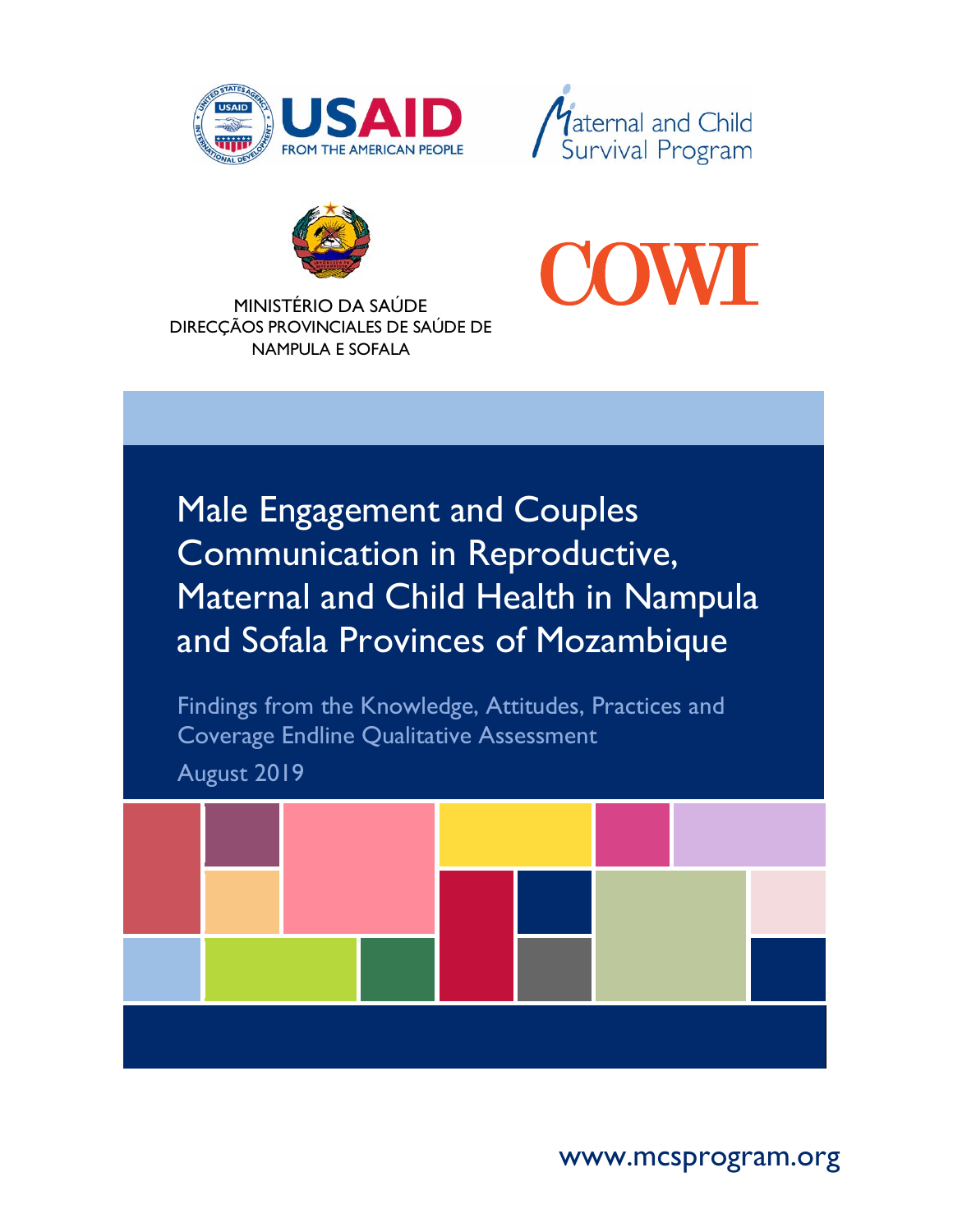The Maternal and Child Survival Program (MCSP) is a global, \$560 million, 5-year cooperative agreement funded by the United States Agency for International Development (USAID) to introduce and support scale-up of high-impact health interventions among USAID's 25 maternal and child health priority countries, as well as other countries. The Program is focused on ensuring that all women, newborns and children most in need have equitable access to quality health care services to save lives. MCSP supports programming in maternal, newborn and child health, immunization, family planning and reproductive health, nutrition, health systems strengthening, water/sanitation/hygiene, malaria, prevention of mother-to-child transmission of HIV, and pediatric HIV care and treatment.

This study is made possible by the generous support of the American people through the United States Agency for International Development (USAID) under the terms of the Cooperative Agreement AID-OAA-A-14-00028. The contents are the responsibility of the Maternal and Child Survival Program and do not necessarily reflect the views of USAID or the United States Government.

August 2019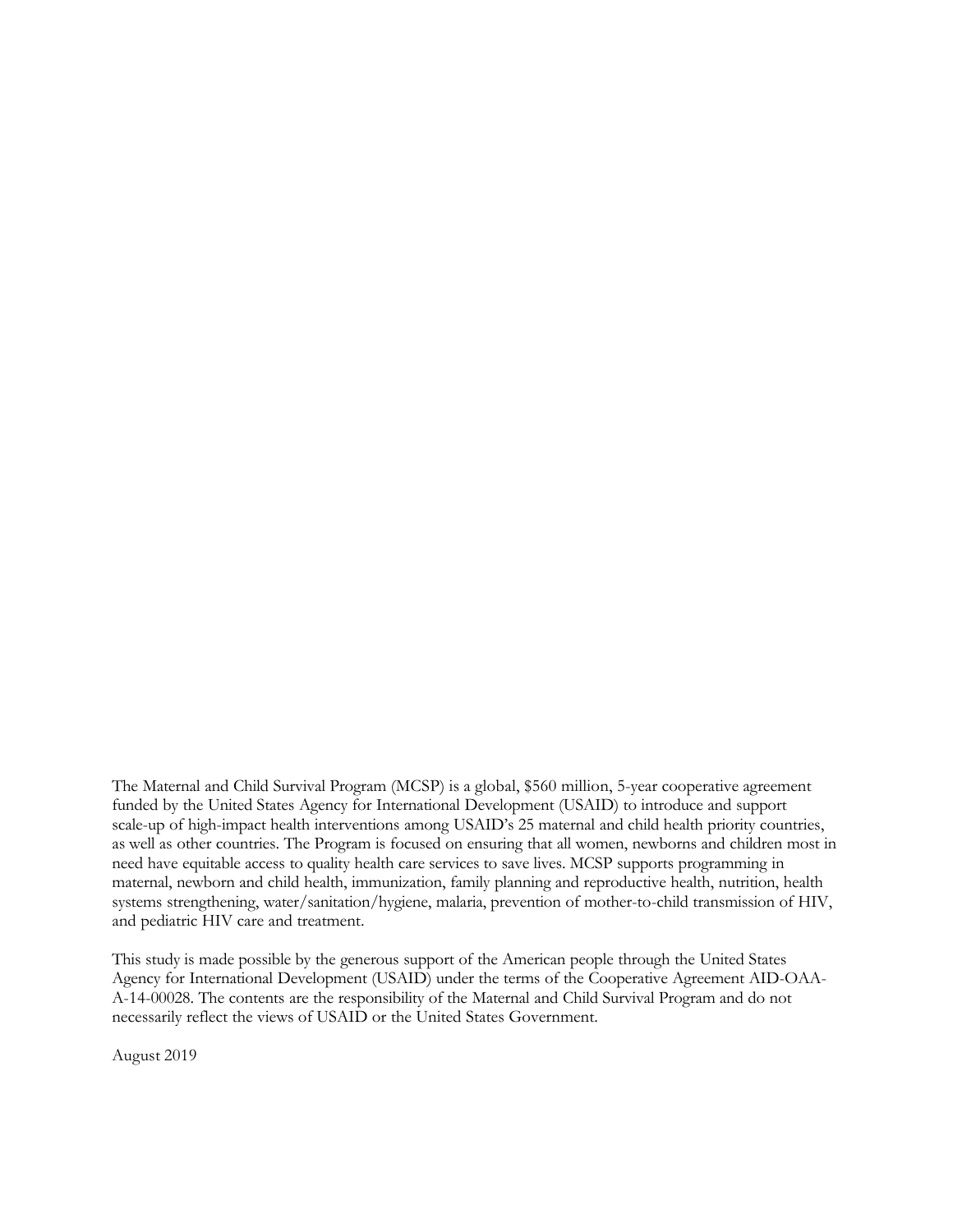# <span id="page-2-0"></span>**Table of Contents**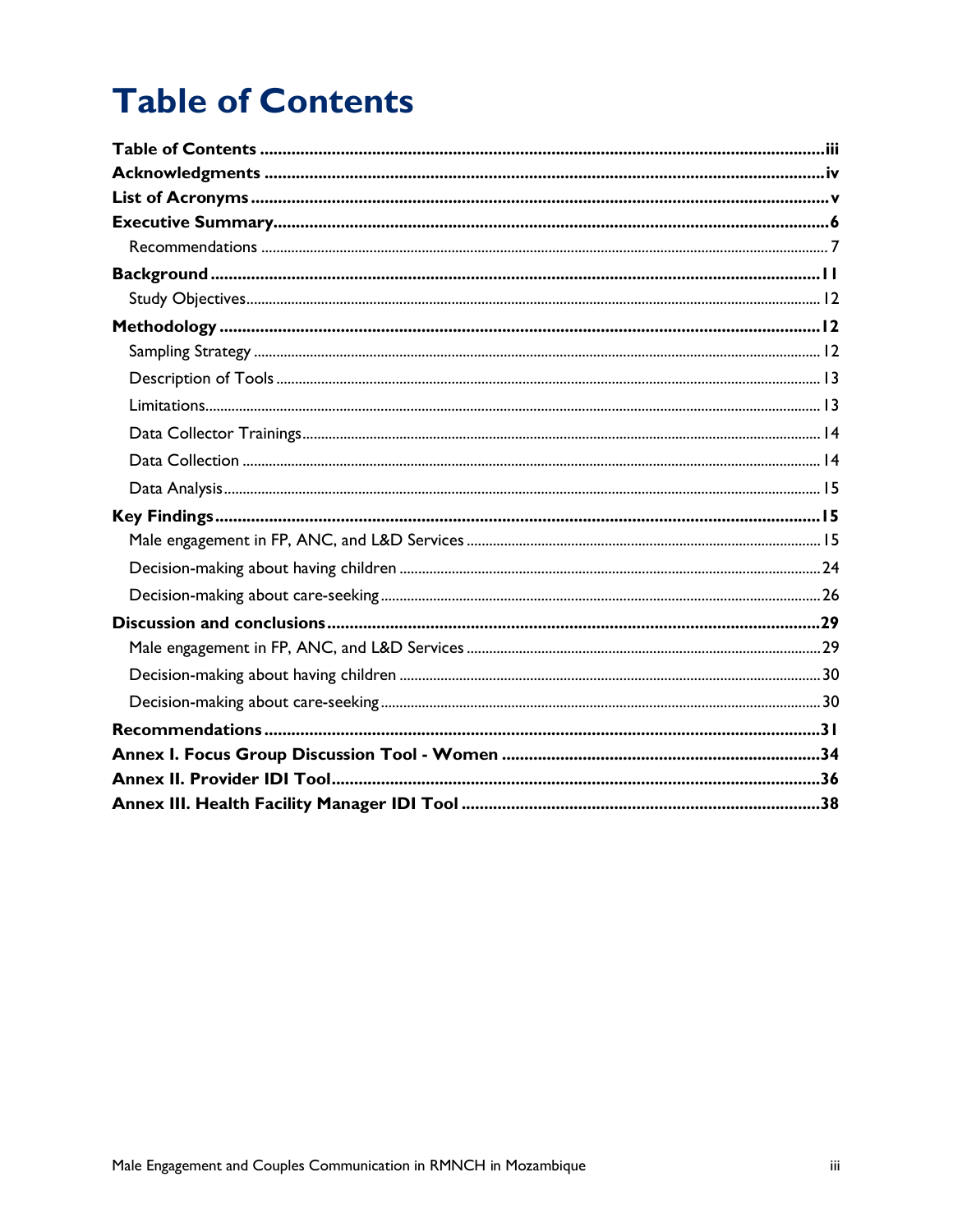# <span id="page-3-0"></span>**Acknowledgments**

MCSP would like to express deep gratitude to the following institutions and individuals whose efforts and commitment made this project possible:

- The Mozambique Ministry of Health;
- The COWI implementation team, including qualitative and quantitative staff and external consultants, for data collection, logistics, analysis and report writing;
- The Statistical National Institute (INE), its President and staff, for technical support on sampling design;
- The Provincial Governments and Provincial Health Directory of Sofala and Nampula, Nampula City and Beira municipalities, the District posts and community Administrative Secretariat Office, and community leaders for the guidance and support;
- The Health facilities' staff and their availability to participate in qualitative interviews;
- All the participants (mothers and fathers of children aged between 0-59 months) of the endline survey, for their availability and patience throughout the interview process;
- Program staff and consultants who supported the design, implementation and evaluation of MCSP Mozambique's gender interventions and the development of this report, including but not limited to Gilda Sitefane, Connie Lee, Joya Banerjee, Kathryn Smock, Jim Ricca, Kara Breen, Myra Betron, Michel Congolo, Mercino Ombe, Sandra Cossa, Zaida Macie, Daren Trudeau, Alicia Jaramillo, and Rosemary Morgan.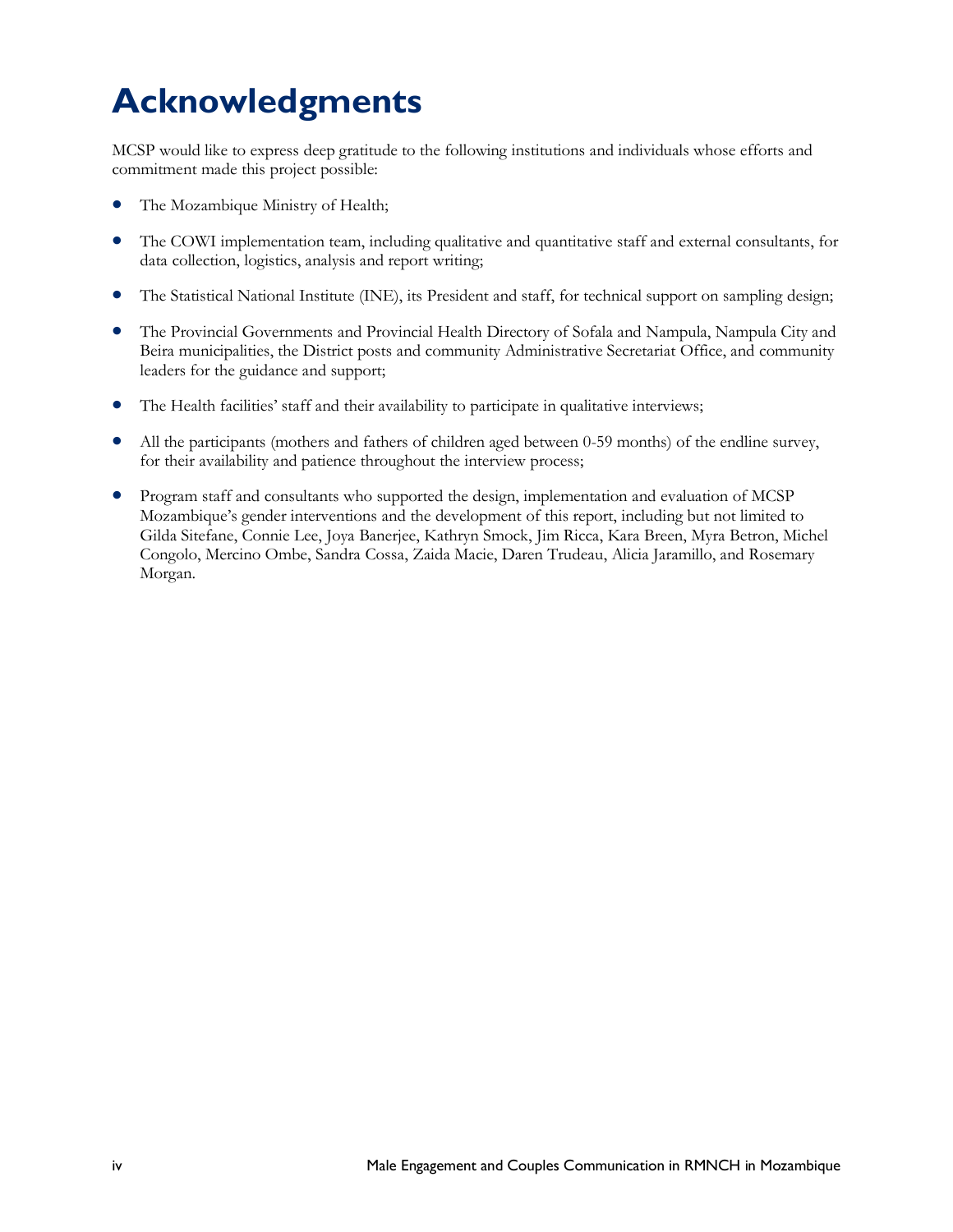# <span id="page-4-0"></span>**List of Acronyms**

| <b>AOR</b>   | Adjusted Odds Ratio                              |
|--------------|--------------------------------------------------|
| <b>ANC</b>   | Antenatal Care                                   |
| <b>BPCR</b>  | Birth Preparedness and Complication Readiness    |
| <b>CDA</b>   | Community Development Agents                     |
| <b>CHC</b>   | Community Health Committee                       |
| CI.          | Confidence Interval                              |
| <b>DPS</b>   | Provincial Health Directorate                    |
| <b>EPCMD</b> | Ending Preventable Child and Maternal Deaths     |
| FGD          | Focus Group Discussion                           |
| FP           | Family Planning                                  |
| <b>GBV</b>   | Gender-Based Violence                            |
| IDI          | In-depth Interviews                              |
| IEC          | Information, Education and Communication         |
| <b>IRB</b>   | <b>Institutional Review Board</b>                |
| L&D          | Labor and Delivery                               |
| <b>KAPC</b>  | Knowledge, Attitudes, Practices and Coverage     |
| <b>MCSP</b>  | Maternal and Child Survival Program              |
| <b>MNCH</b>  | Maternal, Newborn and Child Health               |
| MOH          | Ministry of Health                               |
| <b>RMNCH</b> | Reproductive, Maternal, Newborn and Child Health |
| WASH         | Water, Sanitation and Hygiene                    |
| <b>WHO</b>   | World Health Organization                        |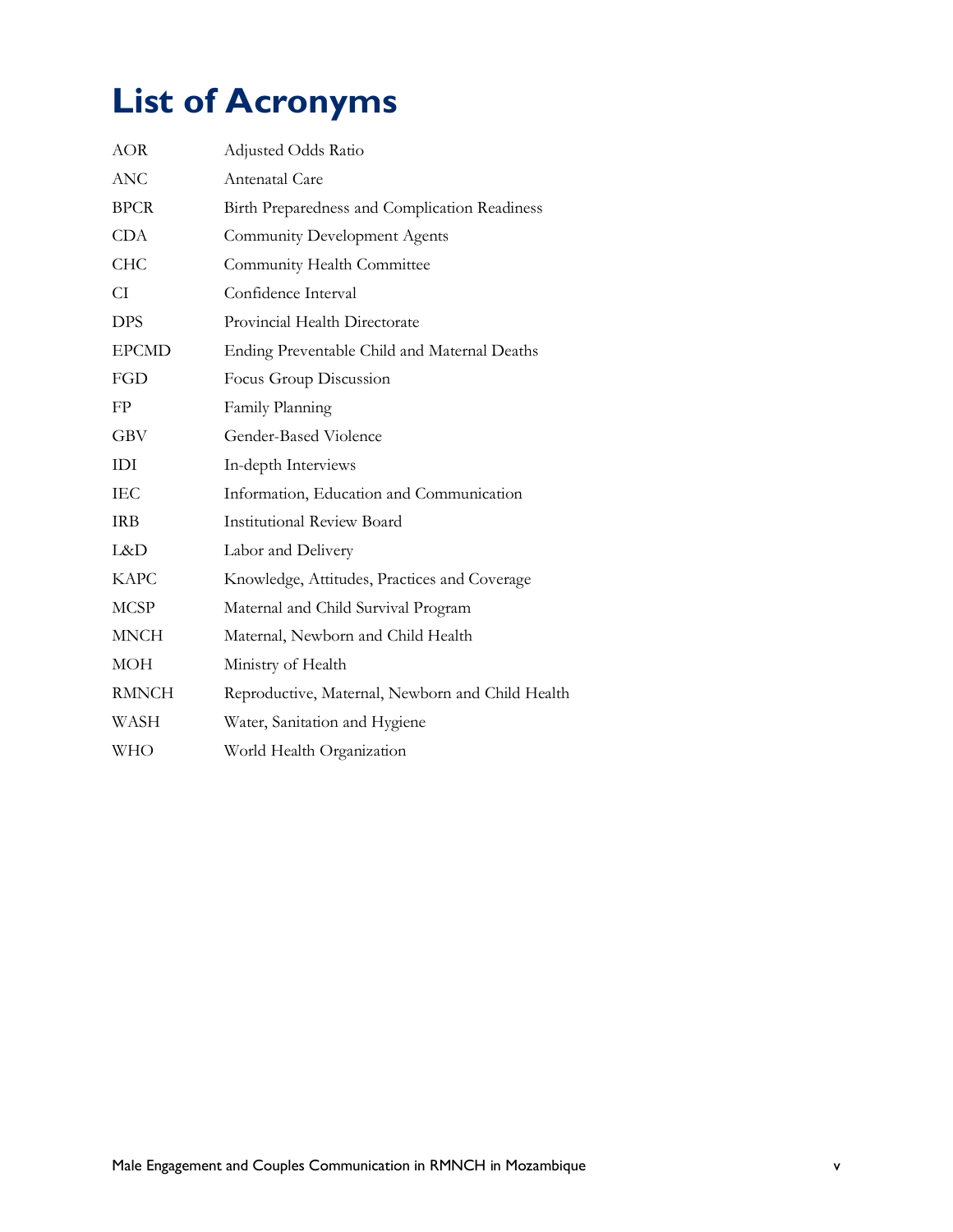# <span id="page-5-0"></span>**Executive Summary**

The United States Agency for International Development's (USAID) Bureau for Global Health's flagship Maternal and Child Survival Program (MCSP) focuses on 25 high-priority countries with the ultimate goal of preventing child and maternal deaths. MCSP introduced and supported high-impact, sustainable reproductive, maternal, newborn and child health (RMNCH) interventions in partnership with ministries of health and other partners. In Mozambique, MCSP implemented activities in two focus provinces – Nampula and Sofala.

In October-November 2016, MCSP conducted a quantitative baseline assessment that included a gender module, whose finding were used to refine gender interventions during two years of project implementation. In November-December 2018, MCSP Mozambique conducted endline studies which included this qualitative male engagement study which had the following objectives:

- Evaluate the feasibility and acceptability of male engagement interventions that encouraged couples' communication aimed at increasing antenatal care (ANC) attendance, joint birth preparedness and complication readiness (BPCR) plans, institutional birth, and use of modern Family Planning (FP)
- Explore how decisions between couples are made and what may influence their decisions about seeking RMNCH services

For the purposes of this study, male engagement and male participation were defined as men taking an active role in protecting and promoting the health and wellbeing of themselves, their partners and children. [1](#page-5-1) This engagement can occur within households, communities, or health facilities.

The qualitative male engagement study included 197 participants in two districts, eight communities and two health facilities in Nampula, and two districts, seven communities and two health facilities in Sofala. In both provinces, data were collected only in MCSP-supported areas. The study was approved by the Ministry of Health's (MOH) Health Bioethics Committee and the Johns Hopkins University Bloomberg School of Public Health's Institutional Review Board (IRB).

Key findings included clients' (female and male parents of children under 2 years old), health providers' and facilities managers' perspectives regarding the following:

- Male participation in FP, ANC services, and labor and delivery (L&D) services
- Decision-making about having children
- Decision-making about care-seeking

Focus group discussions (FGDs) and interviews identified the following key findings:

• **Men still make most decisions about fertility and family size:** Respondents reported that deeply patriarchal gender norms limit women's agency and participation in decision-making in both provinces. Women and men reported that women must obtain permission from their male partners before seeking health services. Men still make most decisions regarding how many children to have and when to have them, whether to use FP, and where a woman will deliver. When women expressed a desire to space or limit births, it was usually because of insufficient income to feed, educate and/or clothe children. Men and women both reported, however, that men frequently override women's wishes to limit births by divorcing them and marrying other women until they meet their desired level of fertility. Some said that men see a large number of children as "social recognition" and a way to spread their family name.

<span id="page-5-1"></span> $\overline{\phantom{a}}$ <sup>1</sup> Adapted from Plan International and Promundo. Guidance Note on Male Engagement in Maternal, Newborn, and Child Health/Sexual Reproductive Health.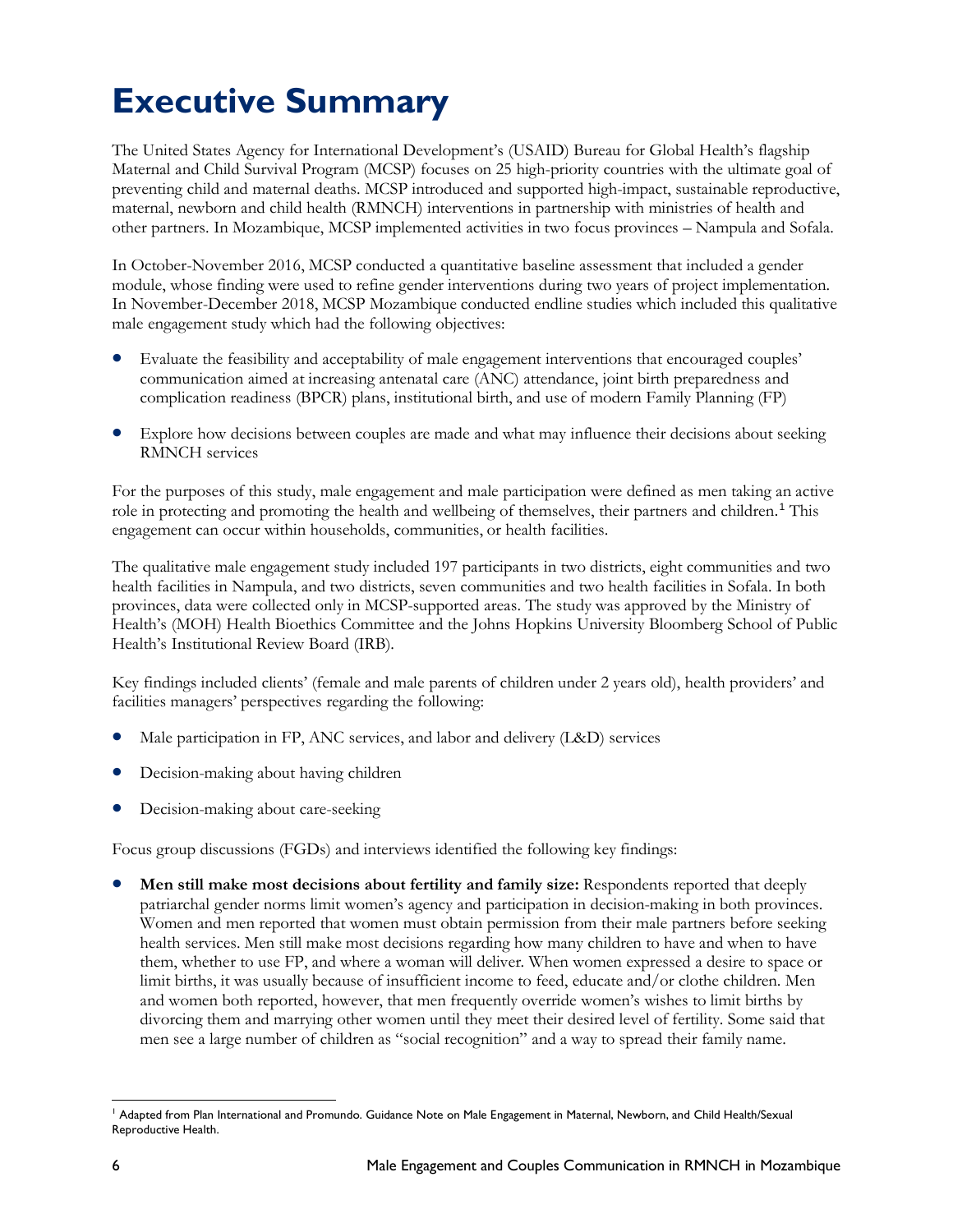- **Barriers to male participation in health services:** The main barriers to male participation included fears that women only bring their partners for health services when they have TB or HIV and that they will therefore be stigmatized; that men who accompany their partners are bewitched or drugged by them; or men's fear that the health providers will be male and would see their female partners' nude bodies.
- **Providers could reduce intimate partner violence (IPV) related to FP utilization through couples counseling:** Women reported a wish to have their male partners participate in FP counseling to reduce the risk of being beaten by them for limiting births. Women reported, however, that men do not usually go to the visits, which could be a potential opportunity for health care providers to understand and shift their male partners' attitudes and to prevent gender-based violence (GBV) through couples' FP counseling. Some providers described an increase in women seeking clandestine FP methods when their husbands refuse permission for them to use FP.
- **Community dialogues were effective at increasing male support for healthy RMNCH behaviors:** After MCSP-trained providers counseled couples, men described an increased desire to limit the number of births and to support their pregnant partners beyond just organizing transport for labor and delivery. Men in Nampula in particular reported increased support to pregnant partners after community dialogues, called "palestras," including fetching firewood and water, allowing women to rest, etc.
- **Provider capacity-building and community dialogues worked together to reduce barriers to male participation:** After palestras and capacity-building of health providers on effective male engagement and couples counseling, community members' knowledge, attitudes, and practices changed slightly. Men reported they no longer feared being turned away from facilities when accompanying their partners to ANC visits. They were more likely to provide money for transport and medicines, "allow" pregnant women to take vitamins and use mosquito nets, and support their female partners to deliver in a health facility.
- **Beliefs about facility births differ:** Many women deliver at home, unless otherwise instructed by midwives and community health workers. Some women followed the traditional practice of returning to their parents' home to deliver, and others believed it is now a mandatory policy that all deliveries must take place at a health facility.
- **Men experience barriers to participating in L&D:** In Nampula, there are cultural taboos that prevent men from being present at birth. In both provinces, some facilities still only have one room for multiple women to deliver. Health facility managers and providers described a slight overall increase in the number of men accompanying their female partners and the need for increased privacy in L&D wards to allow more men to participate.
- **Unaccompanied women are often deprioritized for care compared to couples:** Despite MCSP's capacity-building efforts to ensure single women are not discriminated against in health services, there is a persistent practice of deprioritizing single/unaccompanied women. Couples or men who come alone (e.g., for HIV testing) receive priority over single women in FP, ANC, and child health appointments. Providers justify this discriminatory practice because they believe husbands must go to work and don't have as much time to wait as women. Some providers in Nampula even refuse to see single women.

## <span id="page-6-0"></span>**Recommendations**

The Study Team offers the following recommendations:

• **Continue, improve, and scale up palestras and implement in-depth group education on gender and male engagement**: The MOH should engage implementing partners, other sectors, district officials, community health committees, and community leaders to expand the reach and depth of community social behavior change-focused interventions. Regular and ongoing Palestras on a wide range of health topics in health facilities and in communities should continue. Additional, more comprehensive genderfocused content should be integrated into these, including: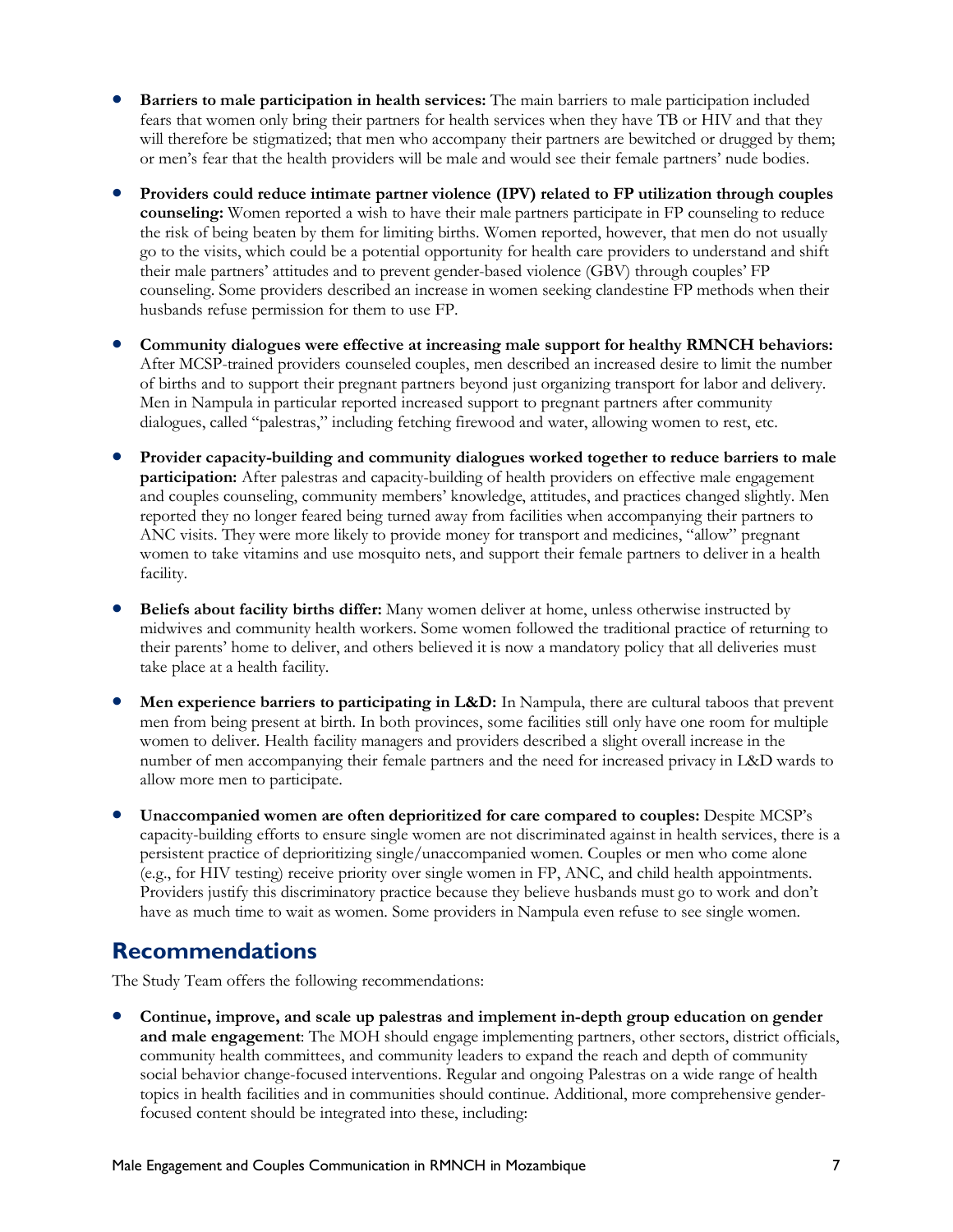- Examination of gender norms and roles, and debunking of harmful norms or myths around reproductive health (e.g. that it is dangerous for the infant if a father is present at birth);
- Education about the harmful impacts of GBV, awareness raising about rights and the availability of post-GBV services, linkage of GBV survivors to appropriate services, and promotion of non-violent conflict resolution and couple's communication;
- Messaging on the potential benefits of male engagement (e.g., care for men's health needs, increased number of ANC visits; improved nutrition, breastfeeding, and immunization rates,  $2,3$  $2,3$  reduced GBV,  $4$ improved self-care of women, improved home care practices for women and newborns, reduced maternal workload, increased maternal nutrition and rest during pregnancy, increased caregiving and bonding by fathers, increased value of girl children,<sup>[5](#page-7-3)</sup> etc.)
- **Address couples' decision-making and women's autonomy:** Palestras and couples counseling should carefully address the balance required between equitable couples' decision-making and women's reproductive autonomy, taking care to ensure that a woman has the right to decide whether she wants her partner involved in her reproductive health, and preventing men from trying to take control of such decision-making. Such efforts should also keep in mind that women experiencing IPV may prefer not to involve their partner because of a risk of violence and may prefer clandestine methods of FP. Palestras and couples counseling remain relatively missed opportunities for providers in both provinces to raise the subject of GBV carefully, including its negative impacts on RMNCH, and to educate communities about the availability of post-GBV services. Palestras and counseling can be offered individually or in groups, either single gender or mixed gender, or a combination of both.
- **Implement evidence-based group education to transform gender norms:** While Palestras are important, one-off interventions are not enough to transform harmful gender norms or encourage long term behavior change. Community health workers should conduct gender transformative group education using evidenced-based curricula, reaching community members repeatedly over time. For example, the MenCare and Promundo Bandebereho Curriculum in Rwanda engaged men and their partners in participatory, small group sessions of critical reflection and dialogue. Group education should be implemented with appropriate expertise, adequate duration and coverage. Men participating in the Bandebereho intervention were invited to 15 sessions (maximum 45 hours) and their partners to 8 (maximum 24 hours). Sessions addressed: gender and power; positive fatherhood; couple communication and decision-making; IPV; caregiving; child development; and male engagement in reproductive and maternal health.[6](#page-7-4)

Programs such as Bandebereho have found value in having some sessions for men or women alone during which they can discuss issues they feel are too private or sensitive to discuss in front of participants of the opposite gender. However, for other sessions, it is important for both genders to hear the others' perspectives. Palestras should also take into the account the diversity among men in terms of age, gender identity, sexual orientation, race/ethnicity, marital status, fatherhood, and class.[7](#page-7-5)

<span id="page-7-0"></span>l  $^2$  Tokhi M, Comrie-Thomson L, Davis J, Portela A, Chersich M, Luchters S. Involving men to improve maternal and newborn health: A systematic review of the effectiveness of interventions. PLoS One. 2018;13(1):e0191620.

<span id="page-7-1"></span><sup>&</sup>lt;sup>3</sup> Levtov R, van der Gaag N, Greene M, Kaufman M, Barker G. State of the World's Fathers: A MenCare Advocacy Publication. Washington, DC, USA: Promundo, Rutgers University, Save the Children, Sonke Gender Justice, and the MenEngage Alliance; 2015.

<span id="page-7-2"></span><sup>4</sup> Doyle K, Levtov RG, Barker G, Bastian GG, Bingenheimer JB, Kazimbaya S, et al. Gender-transformative Bandebereho couples' intervention to promote male engagement in reproductive and maternal health and violence prevention in Rwanda: Findings from a randomized controlled trial. PLoS One*.* 2018;13(4):e0192756.

<span id="page-7-3"></span><sup>&</sup>lt;sup>5</sup> Adapted from Plan International and Promundo. Guidance Note on Male Engagement in Maternal, Newborn, and Child Health/ Sexual Reproductive Health.

<span id="page-7-4"></span><sup>6</sup> Doyle K, Levtov RG, Barker G, Bastian GG, Bingenheimer JB, Kazimbaya S, et al. (2018) Gender-transformative Bandebereho couples' intervention to promote male engagement in reproductive and maternal health and violence prevention in Rwanda: Findings from a randomized controlled trial. PLoS ONE 13(4): e0192756.

<span id="page-7-5"></span><sup>7</sup> Interagency Gender Working Group, Male Engagement Task Force. "Dos and Don'ts for engaging men and boys." 2019 (In Press).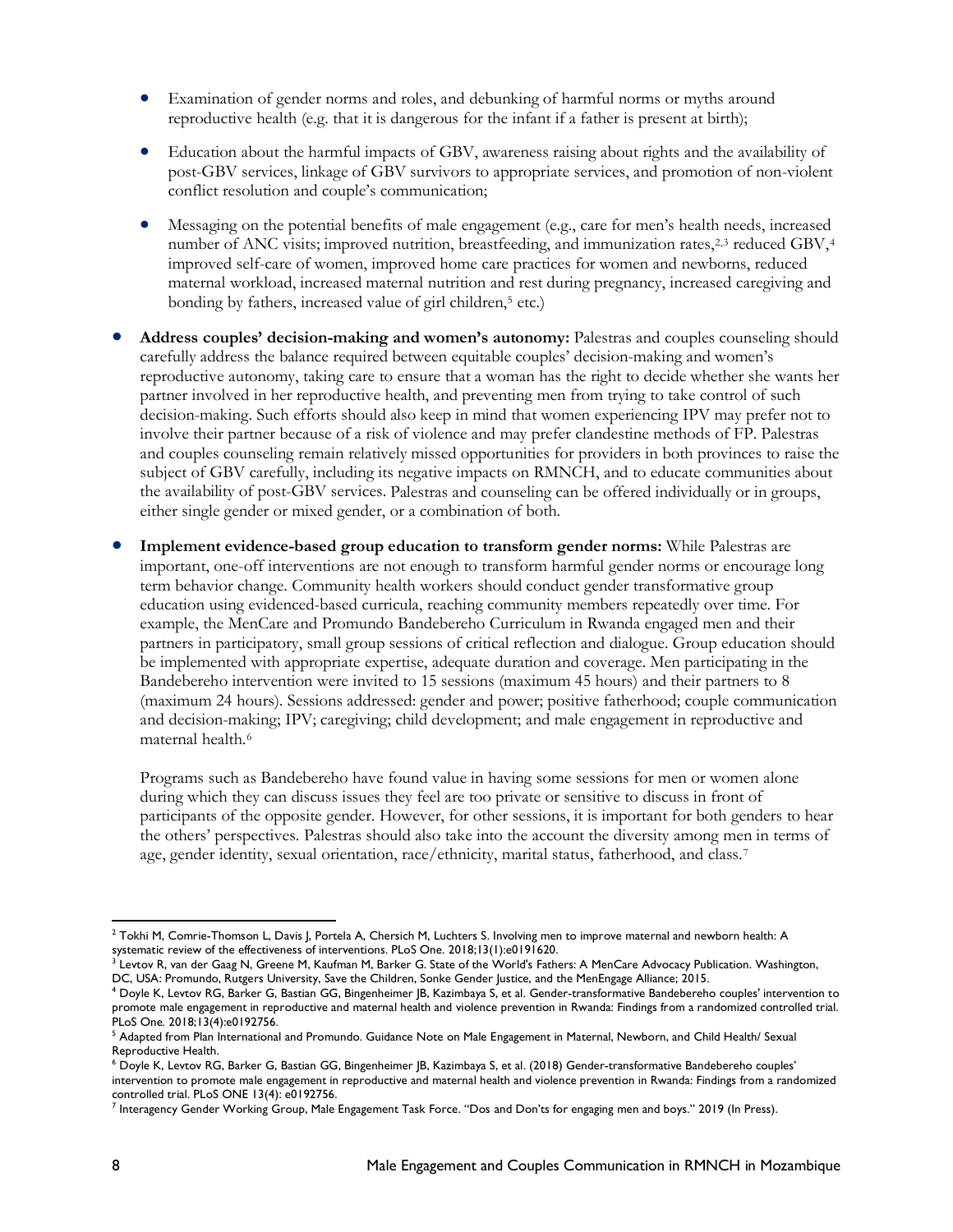• **Engage men as allies and champions:** Efforts to engage men should acknowledge and meet their unique needs as clients, partners and agents of change, treating them as allies rather than assuming they are bad actors. Facilitators can amplify the voices of men who support gender equity and those who are positively changing their behaviors[.8](#page-8-0) The MOH recently created guidance with norms for male engagement in health programming,<sup>[9](#page-8-1)</sup> which can be a useful foundation to improve men's involvement in health seeking and utilization.

These efforts should be offered in physical spaces and at times that are accessible to women and men, taking into account work hours, harvest seasons, and distance to facilities. Providers should be prepared to receive men in a welcoming manner. They should also consider offering services in other locations where men congregate in the community, and mobile services.<sup>[10](#page-8-2)</sup>

When new health facilities are built or existing ones are upgraded, the MOH should ensure that private consultation and examination rooms are available in key service delivery points including FP, ANC, L&D, post-partum wards, post-GBV services, and HIV testing, treatment and care services. Privacy can include a space with a door, curtain, wall, or screen. This can ensure that patients have privacy during sensitive conversations and physical examinations, and also that, when appropriate and desired by the female patient, that men can participate in services.

• **Clarify policies around male participation in health services and address discrimination against unaccompanied women:** The MOH should clarify its policies in writing and through refresher trainings around male accompaniment to services to all providers and facilities across districts. Efforts to engage men should not come at the expense of women's agency, for example, the de-prioritization in health facilities of women who seek health services without a male partner. Women who seek services alone should receive care of equal quality, timeliness, and prioritization. Couples should not be allowed to skip to the front of the line or receive better quality of care than unaccompanied women. Care should be provided on the facility's triage system and urgency of need.

Efforts should also avoid encouraging men to take control of reproductive health decision-making. The MOH and partners should continue to encourage male participation in RMNCH services when women desire it, particularly HIV testing in ANC visits, while still respecting women's reproductive autonomy and agency. This can be accomplished by only asking women when they are alone whether or not they want their partner to participate, explaining to women, and respecting their wishes. Providers and facilities should also seek to engage men further (when women desire it) in couples counseling concerning FP, L&D, postnatal care, and child health visits. This can increase the likelihood that women will actually access services, since respondents in this study described that men's permission and monetary support are often necessary determinants of health seeking. It can also encourage men to participate in care-seeking for themselves and their families, and to share the burden of caregiving with their female partners.

- **Invest in increasing privacy:** The MOH and implementing partners should continue to support health facilities to increase privacy for both consultation rooms and in labor wards through private consultation rooms, doors, screens, and curtains. This can help overcome physical barriers that prevent men from participating in services and L&D.
- **Invest in programs that empower women economically and increase their employment:** Efforts to address gender power dynamics should also include interventions to empower women economically, such as village savings and loans programs, microlending, or vocational training. Evidence from other countries suggests that women who earn their own income are more capable of seeking health services,

<span id="page-8-0"></span><sup>&</sup>lt;sup>8</sup> Interagency Gender Working Group, Male Engagement Task Force. "Dos and Don'ts for engaging men and boys." 2019 (In Press).<br><sup>9</sup> MISAU. Directrizes Para Engajamento do Homem Nos Cuidados de Saude." 2018. Accessed 29 Aug,

<span id="page-8-1"></span>[http://www.misau.gov.mz/index.php/directrizes-nacionais?download=169:directriz-para-o-engajamento-do-homem-nos-cuidados-de-saude-2018](http://www.misau.gov.mz/index.php/directrizes-nacionais?download=169:directriz-para-o-engajamento-do-homem-nos-cuidados-de-saude-2018-v1-0) [v1-0](http://www.misau.gov.mz/index.php/directrizes-nacionais?download=169:directriz-para-o-engajamento-do-homem-nos-cuidados-de-saude-2018-v1-0)

<span id="page-8-2"></span> $\frac{10}{10}$  Interagency Gender Working Group, Male Engagement Task Force. "Dos and Don'ts for engaging men and boys." 2019 (In Press).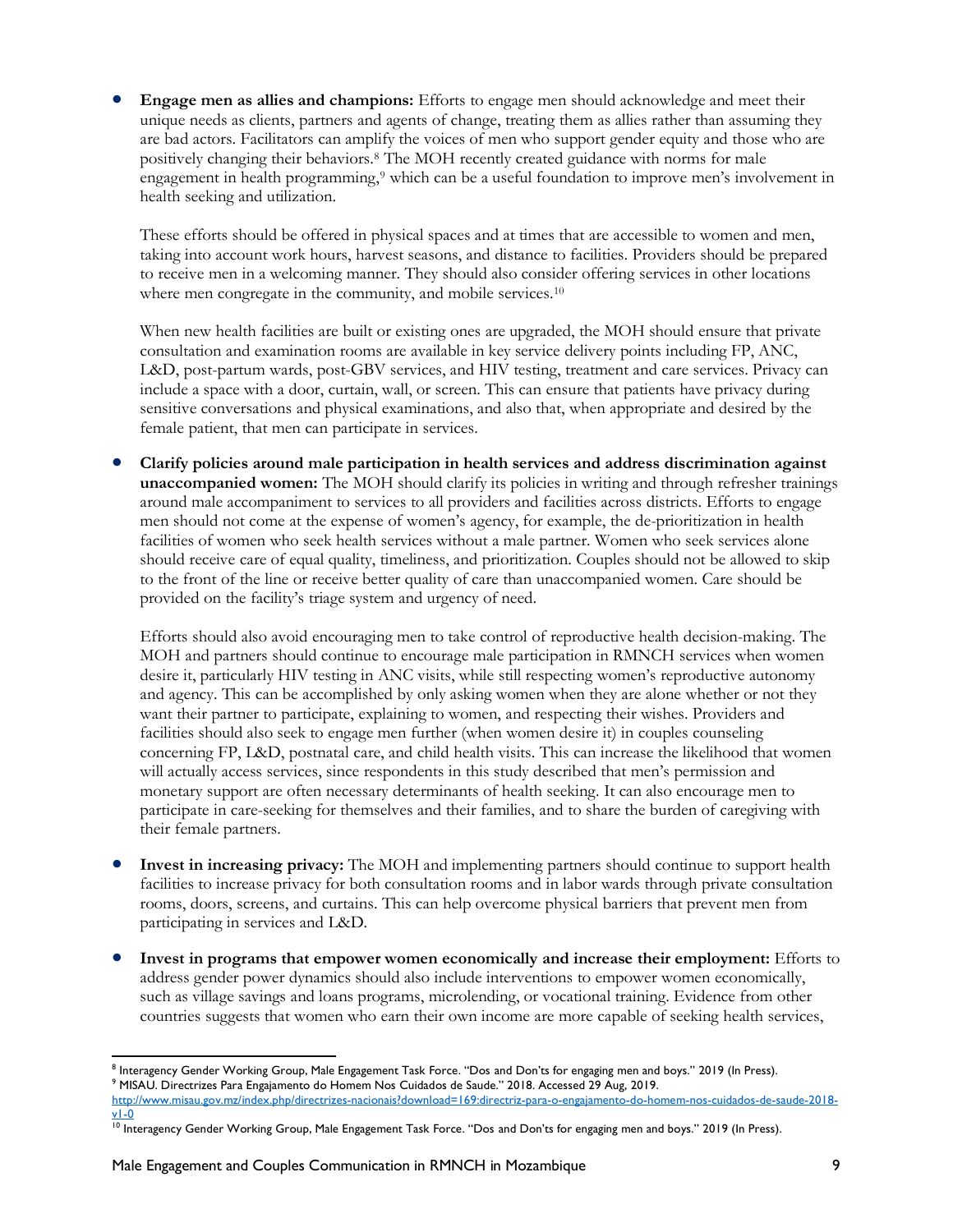and that women's employment can be an important factor for changing gender norms regarding women's status in society.

• **Support multisector gender efforts:** The MOH should work closely with other ministries, sectors and implementing partners to ensure that changing gender norms is a priority across all sectors, not only the health sector.

Community members who participated in the study also offered the following further recommendations:

- Health providers and CHCs should organize community debates, following a similar model to the FGDs, to enlighten and clarify women and men's questions regarding RMNCH services;
- They should provide further information about health and diseases in schools and communities on an ongoing basis;
- They should work with local partners to disseminate health information using local radio in local languages, once a day, on diseases, nutrition with a focus on local food products available, and RMNCH services, using practical examples, within popular and accessible programs;
- Health providers and district officials should meet with religious leaders to raise awareness about the importance of male engagement and couples' communication;
- The districts should improve the transportation network to local health facilities to improve access to timely care.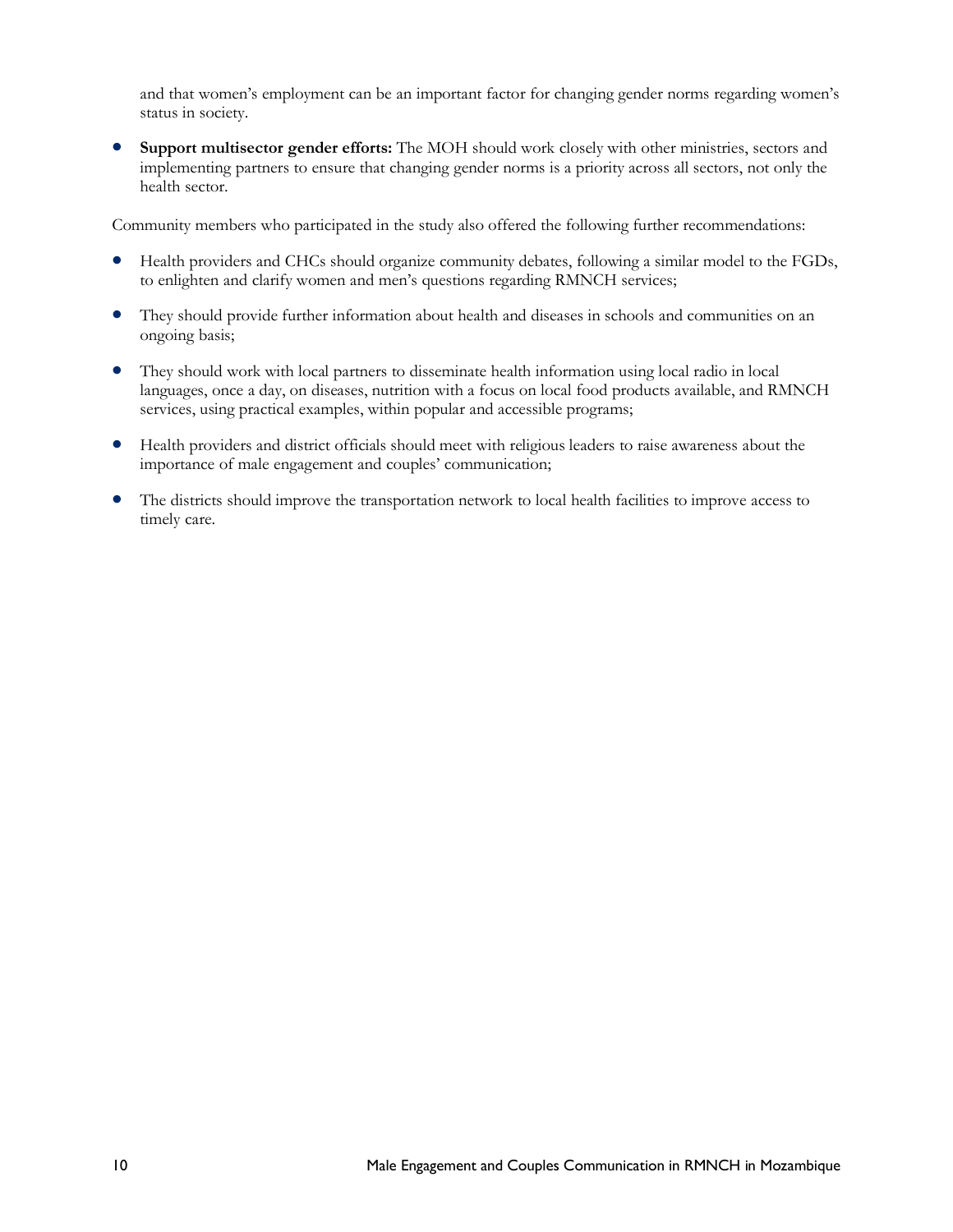# <span id="page-10-0"></span>**Background**

Mozambique's maternal mortality ratio stands at 489/100,000 live births, one of the 20 highest in the world.[11](#page-10-1) With one in 37 Mozambican women at a lifetime risk of maternal death, 30 newborn deaths, and 97 under-5 child deaths for every 1,000 live births, the MOH is advocating for the increased use of delivery services in health facilities, where women can receive lifesaving care to reduce maternal and neonatal mortality. Despite these efforts, access to health care in Mozambique is limited, with only three physicians for every 100,000 people,[12](#page-10-2) compared with the global recommendation of a minimum of 230 physicians per 100,000 people.[13](#page-10-3) Only one-third (36%) of Mozambicans has access to health services within 30 minutes of their home.[14](#page-10-4)

In 2016, MCSP conducted a KAPC household survey to collect baseline information on the key reproductive, maternal, newborn and child health (RMNCH) knowledge, attitudes, practices and coverage indicators of interest for MCSP. Findings were used to inform the design and implementation of interventions in Nampula and Sofala Provinces. Among the baseline findings was the following:

• Women who discussed reproductive health with partners, measured by communication about FP, were 46% more likely to deliver in a facility (adjusted odds ratio [aOR]=1.46, 95% confidence interval  $\text{[CI]}=1.02-2.10$ ,  $\text{p}=0.04$ ). Approximately half of this effect was mediated through BPCR. When a woman arranged transport on her own, there was no significant increase in institutional delivery, but with partner involvement, there was a larger and significant association ( $aOR=4.0$ ,  $p<0.01$ ). Similarly, when a woman chose a delivery site on her own, there was no significant association with institutional delivery (aOR 1.7,  $p=0.12$ ), but when she did so with her partner, there was a larger and significant association (aOR 2.3, p<0.01). Neither saving money nor choosing a birth companion showed a significant association with institutional delivery—with or without partner involvement. Seventy two percent (95% CI=66-79%) of women in the lowest wealth quintile who did not arrange transport as part of their birth plan delivered at a facility, while among those who were helped by their male partners to arrange transport, 94% (95% CI=92-97%) delivered at facility, nearly eliminating the gap with women in the highest wealth quintile, all of whom delivered in a facility.[15](#page-10-5)

Taking account of these findings, MCSP's gender interventions at the community level included messaging on couples jointly making a birth preparedness plan, couples discussing FP together, male participation in RMNCH services, and prevention of GBV. These messages were delivered through participatory group dialogues called "palestras," using song, role play, dance and discussion. They were led by Community Health Committees (CHCs) and overseen periodically by Community Development Agents (CDAs) who were MCSP staff.

At the health facility level, MCSP provided training and mentorship for health workers to conduct couples counseling to facilitate dialogue and education about RMNCH, while also encouraging women to bring their male partners to services if they chose to. Providers were encouraged to address inequitable decision-making power between couples that limit women's ability to seek care in a timely fashion and put their and their children's health and lives at risk.

<span id="page-10-1"></span>l <sup>11</sup> WHO, UNICEF, UNFPA and United Nations Population Division. Trends in Maternal Mortality: 1990 to 2015. Geneva, Switzerland, 2015. In World Bank Data Catalog. Accessed 20 June, 2019. World Bank Data Catalogue (Accessed 20 June 2019): <https://data.worldbank.org/indicator/SH.STA.MMRT?locations=MZ>

<span id="page-10-2"></span><sup>&</sup>lt;sup>12</sup> World Health Organization. Global Health Observatory Country Views: Mozambique statistics summary (2002-present). Retrieved from http://apps.who.int/gho/data/node.country.country-MOZ?lang=en.<br><sup>13</sup> Global Health Workforce Alliance and World Health Organization. A Universal Truth: No Health Without a Workforce. 2013

<span id="page-10-3"></span><https://www.who.int/workforcealliance/knowledge/resources/hrhreport2013/en/>

<span id="page-10-4"></span><sup>&</sup>lt;sup>14</sup> World Health Organization. Mozambique's health system. Retrieved from [http://www.who.int/countries/moz/areas/health\\_system/en/index1.html](http://www.who.int/countries/moz/areas/health_system/en/index1.html)

<span id="page-10-5"></span><sup>&</sup>lt;sup>15</sup> Sitefane GG, et al. Do Male Engagement and Couples' Communication Influence Maternal Health Care-Seeking? Findings from a Household Survey in Mozambique. BMC Pregnancy and Childbirth. 2019. (In Press).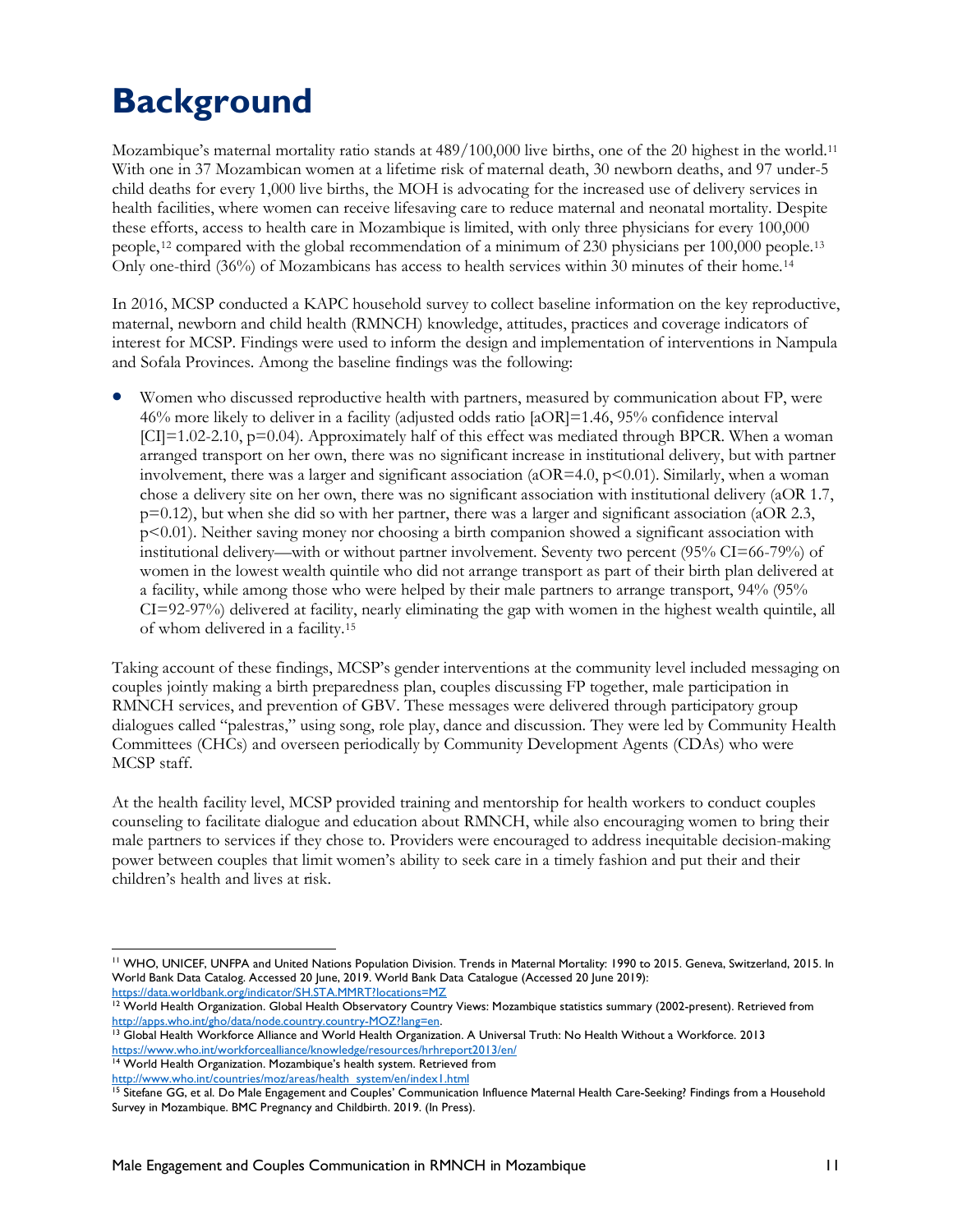## <span id="page-11-0"></span>**Study Objectives**

In November-December 2018, MCSP Mozambique conducted a set of endline studies that included a qualitative assessment to provide more in-depth information about the nature of male engagement. The study's specific objectives were to:

- Evaluate the feasibility and acceptability of male engagement interventions that encouraged couples' communication aimed at increasing ANC attendance, joint BPCR plans, institutional birth, and use of modern FP;
- Explore how decisions between couples are made and what may influence their decisions about seeking RMNCH services.[16](#page-11-3)

# <span id="page-11-1"></span>**Methodology**

To obtain data on male engagement and couples' communication, data were collected in two districts, eight communities and two health facilities in Nampula, and two districts, seven communities and two health facilities in Sofala. In both Provinces, data were collected in MCSP-supported areas. The study was approved by the Ministry of Health (MOH) Health Bioethics Committee and the Johns Hopkins University Bloomberg School of Public Health's Institutional Review Board (IRB). Interviewers obtained informed consent from all participants.

## <span id="page-11-2"></span>**Sampling Strategy**

The estimated sample size was 168 participants, but 197 participants participated as a result of oversampling. Approaches included FGDs and in-depth interviews (IDIs).

FGD inclusion criteria were as follows:

- Women 18 years or older who had a live birth in the 2 years preceding the survey/study and the child is living at the time of the interview, in MCSP-supported areas;
- Men 18 years and older whose wife had a live birth in the 2 years preceding the survey/study and the child is living at the time of the interview, in MCSP-supported areas.

The participants were identified with support of community leaders, CHCs, and CDAs.

IDI inclusion criteria were as follows:

- Facility managers working in selected MCSP-supported primary health care centers; and
- Providers working in maternity wards, FP services, sick child services, and/or well-child health services in MCSP-supported facilities.

Facility managers were identified by the Provincial Health Directorate (DPS) in each province. Health providers were identified by the facility managers at the primary health facilities that were selected for the qualitative study.

Study sites included selected communities, health facilities, and districts in Nampula and Sofala Provinces, identified using a three-step purposive selection process. First, within each province, two districts included in the KAPC survey were selected. Second, within each selected district, three to four communities were selected and were included in the KAPC survey that received the MCSP gender interventions (palestras and provider capacity-building), as well as two corresponding primary health facilities.

<span id="page-11-3"></span>l <sup>16</sup> Only Nampula Province systematically rolled out the referral networks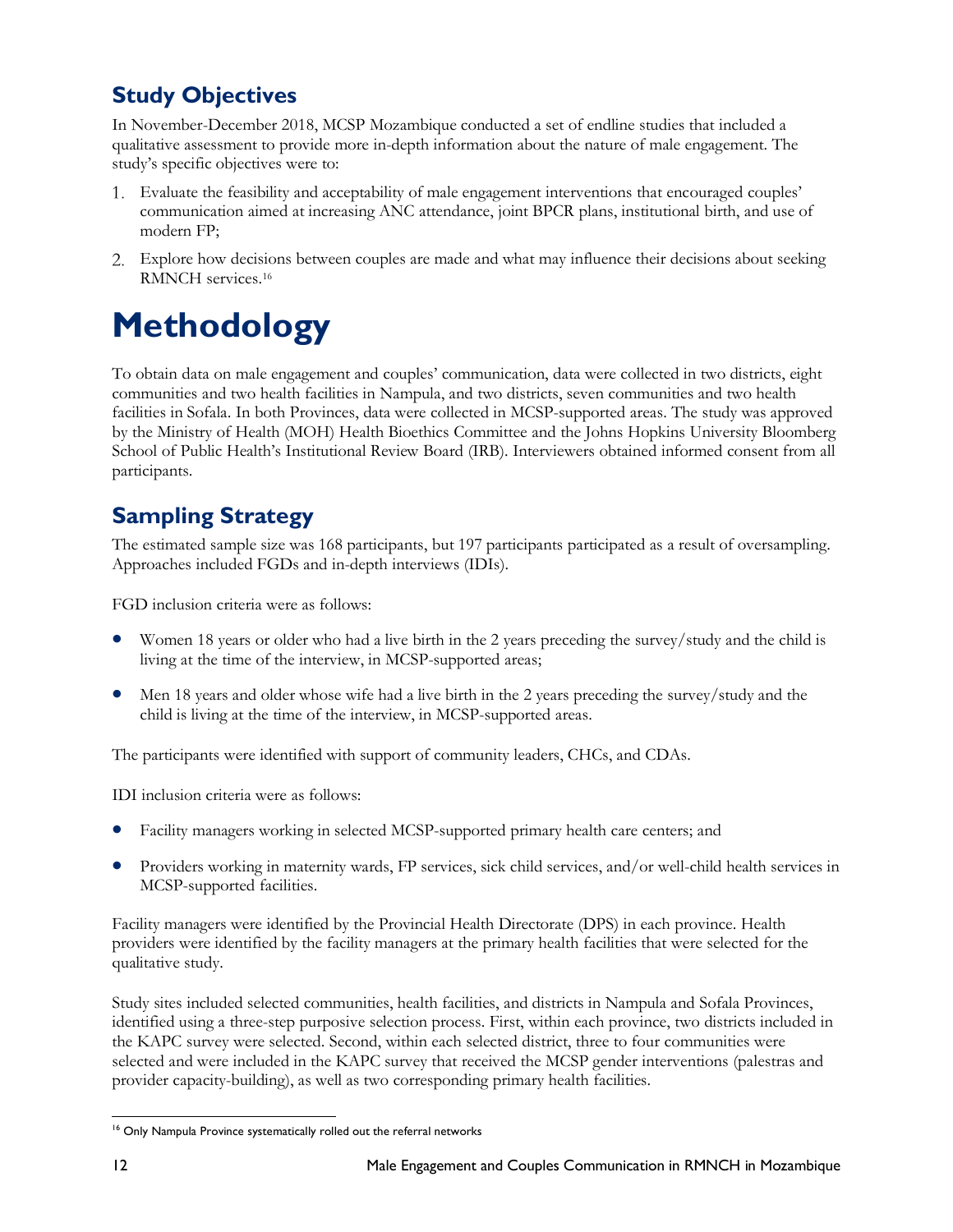| <b>Nampula Province</b> |                                                                                                                                                 |                                                          |  |  |
|-------------------------|-------------------------------------------------------------------------------------------------------------------------------------------------|----------------------------------------------------------|--|--|
| <b>District</b>         | <b>Communities</b>                                                                                                                              | <b>Health Facilities</b>                                 |  |  |
| Ribaué                  | Mucopote<br>$\bullet$<br>Mucocola<br>$\bullet$<br>Napasso<br>٠<br>Mecuasse<br>$\bullet$                                                         | Ribaué-Sede<br>$\bullet$<br>lapala-Sede<br>٠             |  |  |
| Nacala-Porto            | Mandama<br>$\bullet$<br>Conambia<br>$\bullet$<br>Ribaué<br>$\bullet$<br>Lili                                                                    | Ontupaia<br>٠<br>Quissimanjulo                           |  |  |
| <b>Sofala Province</b>  |                                                                                                                                                 |                                                          |  |  |
| <b>District</b>         | <b>Communities</b>                                                                                                                              | <b>Health Facilities</b>                                 |  |  |
| <b>Buzi</b>             | Ampara/Hambanhe<br>$\bullet$<br>Bandua/Bairro 2000<br>$\bullet$<br>Bandua/Pavo                                                                  | Ampara<br>٠<br>Banduo                                    |  |  |
| Nhamatanda              | Metuchira/6° Bairro<br>$\bullet$<br>Metuchira/Bairro Acordos de Lusaka<br>$\bullet$<br>Nhamatanda/Lamego<br>$\bullet$<br>Nhamatanda/Nharughonga | Metuchira<br>$\bullet$<br><b>Nhamatanda</b><br>$\bullet$ |  |  |

#### **Table 1. Geographic Distribution of FGDs and Interviews**

## <span id="page-12-0"></span>**Description of Tools**

The qualitative tools for FGDs and IDIs (see Annexes I, II, and III) were developed by MCSP and adapted to the Mozambican context jointly by MCSP and the research firm COWI. The tools were translated from English into Portuguese, Emakhuwa, and Sena. Some technical health terms and concepts did not exist in the local languages, and the Study Team attempted to find accessible terms in the local languages to describe these.

FGDs and IDIs explored the following themes:

- Decision-making process on how decisions are made in the family about seeking health care at a facility;
- Who decides on the number of children to have and how is the decision made;
- Opinions on male engagement in services (i.e., FP counseling, ANC, or L&D);
- Barriers to men's participation in health services;
- Acceptability and feasibility of male participation in services;
- Treatment of women accompanied by male partners versus women without;
- Recommendations for improving male engagement efforts.

## <span id="page-12-1"></span>**Limitations**

It was not possible to conduct observations of counseling sessions or the delivery of health services within facilities because of resource constraints and privacy considerations. Direct observation might have contributed to a more in-depth understanding of the feasibility and acceptability of male participation.

The study tools were developed in English and translated into Portuguese, and then into local languages. This may have diluted the meaning or breadth of the study questions.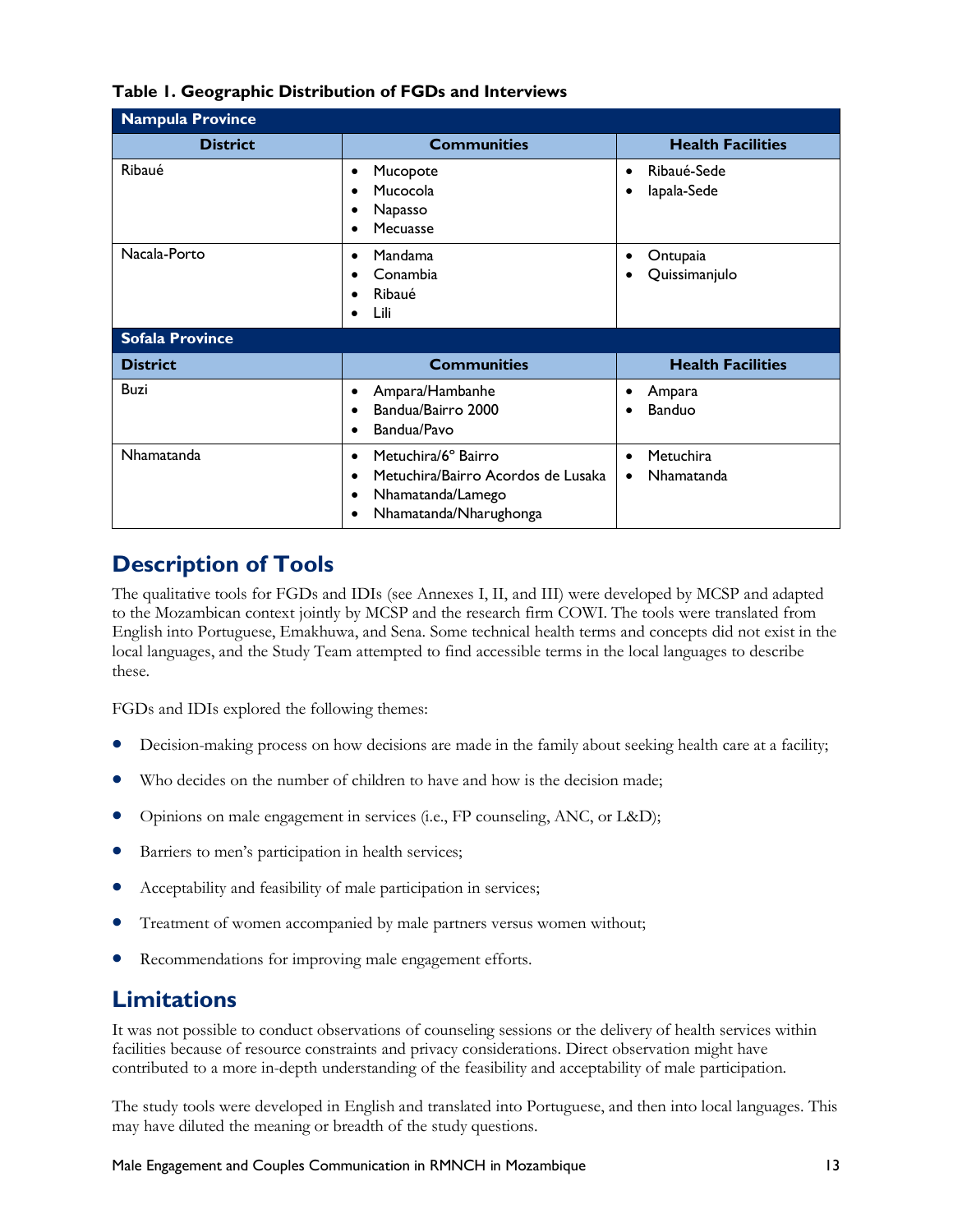There were some challenges encountered during fieldwork that are worth noting. In some cases, women did not want to participate in FGDs because of fear about their husbands' perceptions or reactions to their participation. This resulted in some FGDs being small (e.g., five) in number. The field team conducted additional FGDs to account for this. In some referred communities, participants were not available because data collection coincided with the harvest season or because the community leader was absent and could not give permission. Data collection was conducted in different MCSP-supported communities to account for this. Team mobility also was impacted by poor road conditions and underestimation of their impact on travel times between data collection sites.

## <span id="page-13-0"></span>**Data Collector Trainings**

MCSP conducted a training of Provincial Coordinators in Maputo and, with COWI, the field teams in Nampula and Sofala between October 15 and 19, 2018. The training covered the entire KAPC study including the quantitative survey, qualitative male engagement study, and qualitative referral narratives study. The objectives of the trainings were to:

- 1. Become familiar with the endline interview and focus groups discussion guide and topics to be addressed;
- Assess and improve the interview guide;
- Understand the data collection strategy;
- Practice role plays of FGDs and IDIs using the study tools (Annexes I, II, and III).

MCSP and COWI held debrief meetings at the end of each training day to address questions, finalize study instruments, and discuss key considerations for data collection.

Because of delays receiving approval of the study protocol from the Bioethics National Committee, the team could not commence data collection immediately as planned. Therefore, a refresher training and pre-test were conducted between November 20 and 21, 2018 before data collection to ensure no information or momentum were lost. The refresher training was followed by a group discussion by the coordinators to clarify remaining questions.

## <span id="page-13-1"></span>**Data Collection**

Qualitative data collection began in November 2018 and ended in January 2019 by the following team members:

- A Qualitative Study Manager who was responsible for ensuring the fieldwork implementation by providing technical assistance on methodological issues during data collection;
- Two Field Coordinators—one for each province—who were responsible for conducting interviews in the survey districts;
- Two Note Takers who were responsible for taking notes from the FGDs;
- <span id="page-13-2"></span>• Two Translators who were responsible for providing translation during FGDs.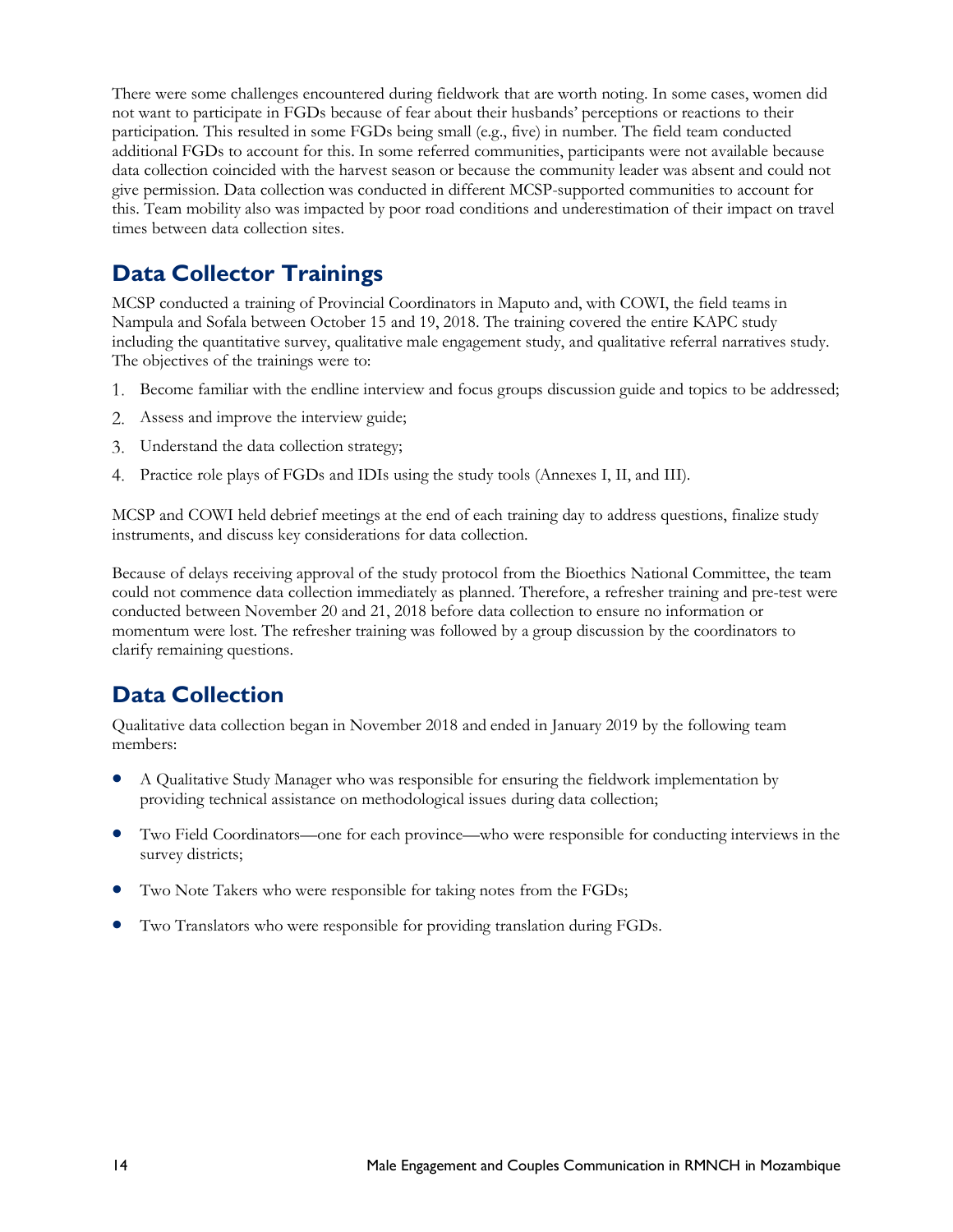## **Data Analysis**

Thematic content analysis was used.[17](#page-14-2) Consultants and MCSP developed a codebook using a priori and emergent codes[18](#page-14-3) based on the interview guides, which exemplified specific themes around program implementation, community engagement, and household care-seeking practices and behaviors.

# <span id="page-14-0"></span>**Key Findings**

The key findings from the FGDs and IDIs are organized according to the following key themes:

- 1. Male engagement in FP, ANC, and L&D;
- Decision-making about having children;
- Decision-making about care-seeking.

Findings are organized by Province,<sup>[19](#page-14-4)</sup> according to:

- The perspectives of male and female FGD respondents; and
- The perspectives of health facility managers and health providers.

## <span id="page-14-1"></span>**Male Engagement in FP, ANC, and L&D Services**

### How are men engaged in RMNCH services?

#### *Sofala Province*

Within Buzi District, health providers and health facility managers reported that male participation in FP, ANC, and L&D services has increased in the past two years, but that most of the increase was specifically for attending ANC appointments. They mentioned a common mistaken belief in both provinces that it is mandatory for men to accompany female partners for the first ANC visit to open a medical record for the child and to be tested for HIV.

"Male participation is increasing in our statistical data. We always register the partner's presence in the book."[20](#page-14-5)

- Facility manager, Buzi District, Sofala Province

"Before, [male participation at the health facilities] almost didn't exist, but now, at least, they show up, rarely, but they show up. That means that out of every 10 or 15 women, at least 5 [male partners] show up."

- Facility manager, Buzi District, Sofala Province

Men from Buzi District said they accompany their wives to FP appointments if they are not working in order to witness "everything that is said at the hospital" or to learn about child spacing. They reported that they learned that benefits of child spacing included "to have healthy sons" or "for a woman's health." Most men agreed that they do not usually go with their wives to FP appointments. Within the same community, women stated that they would prefer men to accompany them so that they could decide if the woman could use FP,

l <sup>17</sup> Ibid, p. 10.

<span id="page-14-3"></span><span id="page-14-2"></span><sup>&</sup>lt;sup>18</sup> "Codes refer to substantive things (e.g. particular behaviors, incidents or structures), values (e.g. those that inform or underpin certain statements, such as a belief in evidence-based medicine or in patient choice), emotions (e.g. sorrow, frustration, love) and more impressionistic/methodological elements (e.g. interviewee found something difficult to explain, interviewee became emotional, interviewer felt uncomfortable)" - in Gale, N. et al. (2013), «Using the framework method for the analysis of qualitative data in multi-disciplinary health research», in BMC Medical Research Methodology, 13: 117. doi: [https://doi.org/10.1186/1471-2288-13-117,](https://doi.org/10.1186/1471-2288-13-117) p. 4).

<span id="page-14-4"></span><sup>&</sup>lt;sup>19</sup> Findings are presented separately for each province and not aggregated because of cultural differences between provinces that may impact gender norms. For example, Nampula has a traditional matrilineal culture, and we found that decision-making around care-seeking was more egalitarian there than in Sofala Province.

<span id="page-14-5"></span> $^{20}$  Quotations have been edited for clarity.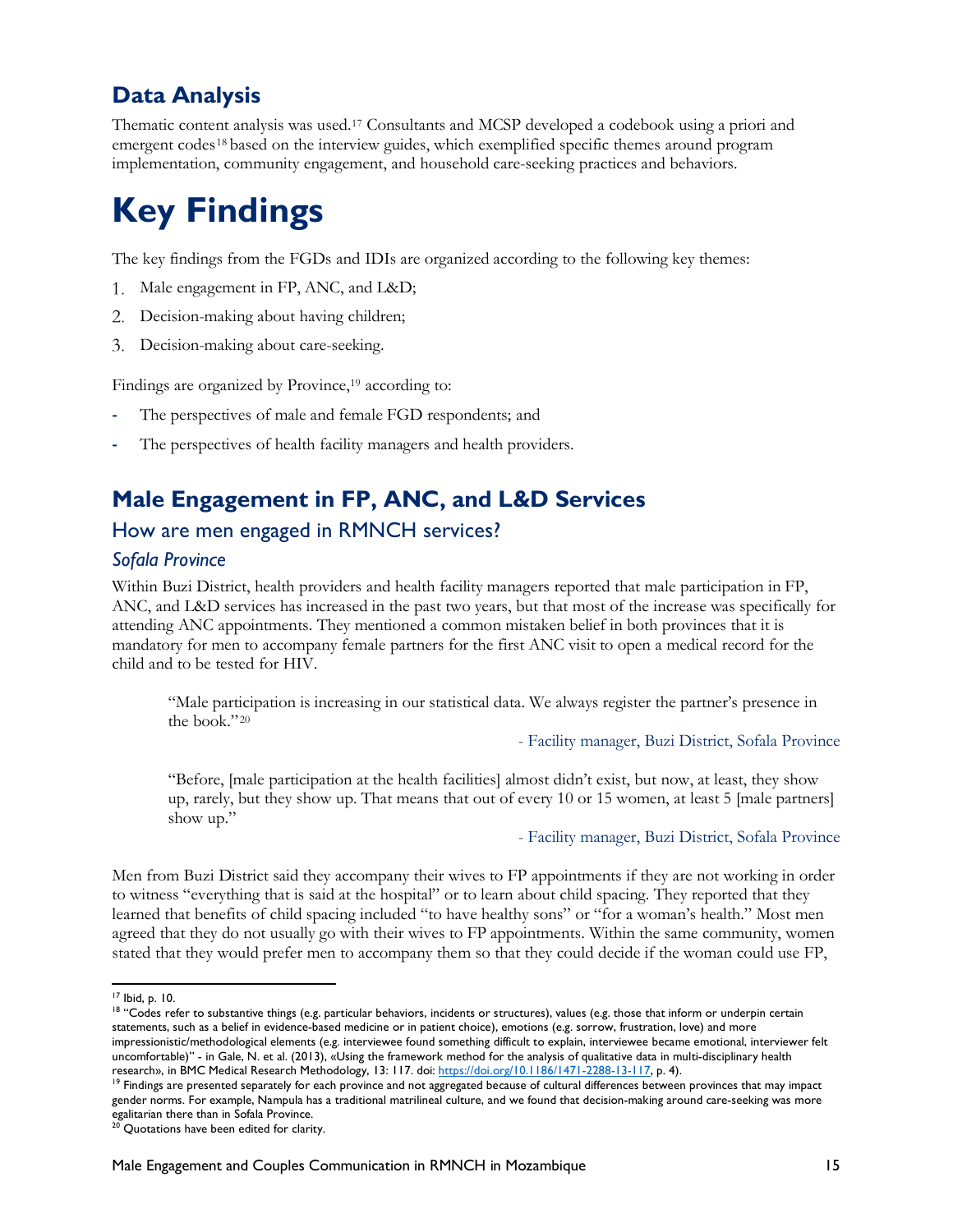which some women said was a decision that could not be made by the woman alone. They also said that if men participated in the FP visit, it might prevent violence within the home as a result of women's FP choices. Men stated that they did not often accompany their wives to ANC appointments as they were far away or were working:

"We didn't go together to the health appointments [or] delivery. I was away, working." - Male FGD participant, Buzi District, Sofala Province

When men do accompany women, they said it was usually to open a medical record for the child, conduct medical tests, and/or attend the delivery. They considered it important to be present, in case the health facility told their wives to bring their husbands.

"I went there and spoke with the nurse, explaining that we were there to open a medical record. The nurse asked us 'how many months' [is she pregnant] and I explained that [she is] 'X months' ... I helped provide our information to open the record."

- Male FGD participant, Buzi District, Sofala Province

"The first time, she went to the health facility alone. They told her to bring her partner. When we went together, they gave us the medical record, weighed and examined the baby, and we returned home. And ... that record was used also for the delivery."

- Male FGD participant, Nhamatanda District, Sofala Province

Women in Buzi District also stated that men accompany their wives to ANC to open a medical record and on the day of delivery. In Nhamatanda District, some women discussed how their male partners were not present with them for their ANC appointments, as they were not told to bring their husbands. Instead their mothers-in-laws accompanied them:

"When I realized my period was two months late, I informed my husband. And in the fourth month [of pregnancy] I went alone to open the medical record. And they didn't tell me I needed to bring my husband. … On the day of delivery, I went with my mother and had the baby in Beira, in the Chingussura Hospital."

- Female FGD participant, Nhamatanda District, Sofala Province

#### *Nampula Province*

Within Nampula Province, perceptions of whether male engagement has increased during the past two years differed within and across districts. Health providers in Ribaué-Sede District stated that male participation in FP, ANC, and L&D services has increased during the past two years, particularly in relation to ANC appointments:

"Yes, I noted that in the last two years, [male] participation was very small, but now out of every 10 women, 8 are coming with their partners. For the two who are coming alone, it is because [they] are divorced or widowed or something like that."

- Health provider, Ribaué-Sede District, Nampula Province

"Yes, I noted [an increase], especially for antenatal appointments. I believe that in the last two years there were more men coming with their pregnant partners to open the medical antenatal record. Even here, in the maternity ward, they show up. But our maternity doesn't have the conditions or structure for men to be with their wives during delivery."

- Health provider, Ribaué-Sede District, Nampula Province

At the same time, some health providers and facility managers within Ribaué-Sede said that male engagement has decreased during the past two years, and then men only accompany their partners for delivery: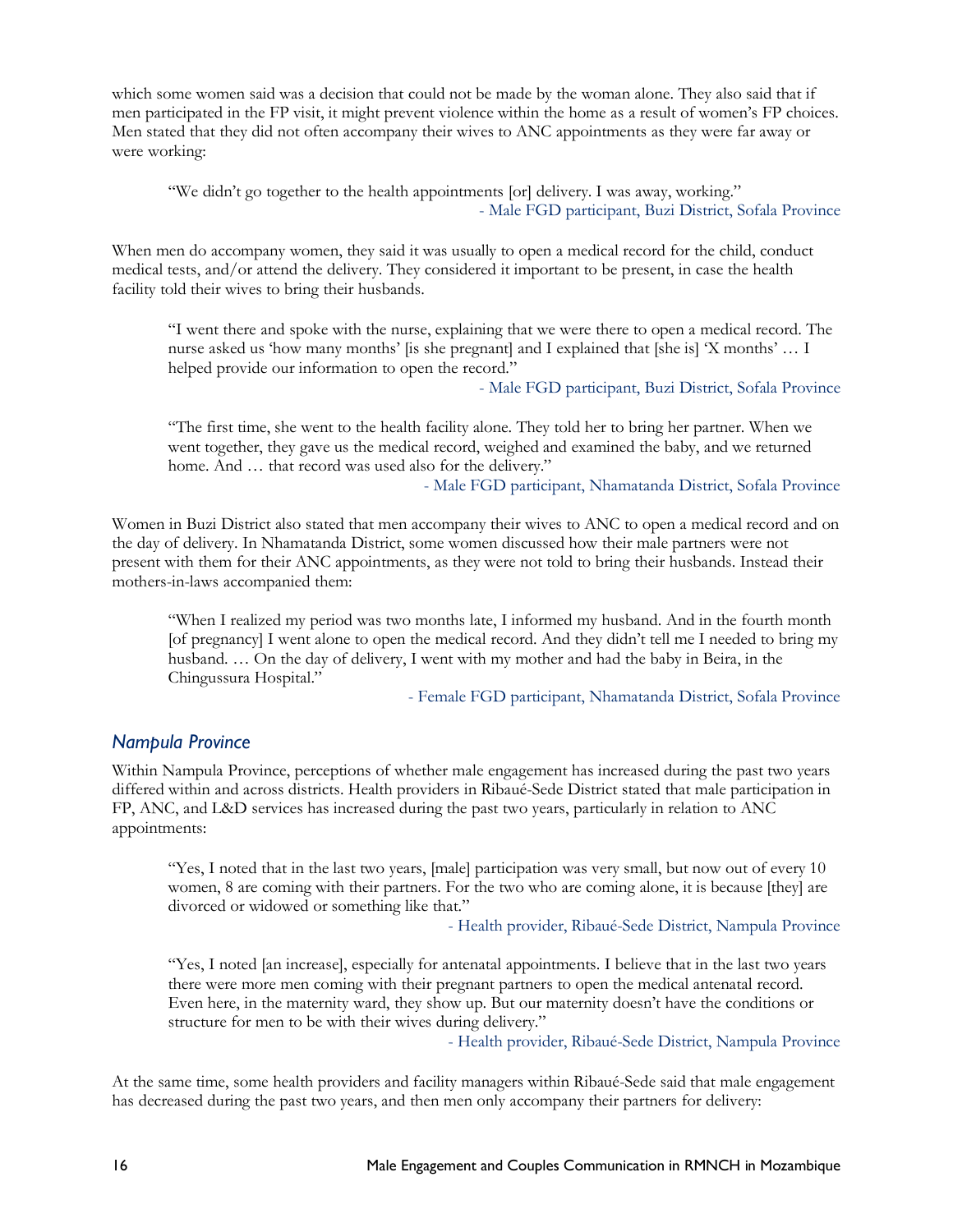"[The] man goes with his wife looking for health services, for example, when the woman is pregnant. [He] only goes with her when she is going to have the baby. In the middle it doesn't exist." - Facility manager, Ribaué-Sede, Nampula Province

In Nacala-Porto District, some facility managers felt that level of male engagement remained constant over the last two years.

"Male engagement is not very high concerning men coming with their wives and children; I have been here for one and a half years … and [male participation] is at the same level as before … there wasn't any change."

- Facility manager, Nacala-Porto District, Nampula Province

They explained that this was despite public presentations conducted by health facilities to increase male engagement. The lack of change was attributed to men traveling or working.

According to health providers in Nacala-Porto, male participation in RMNCH services is mainly characterized by men going with their wives to open the antenatal medical record because they believe it is mandatory:

"[Men] come often because of the mandatory issue [to open the medical record when women are pregnant]."

- Health provider, Nacala-Porto District, Nampula Province

"Men only came to open the medical record."

- Health provider, Nacala-Porto District, Nampula Province

In Nacala-Porto District, Nampula Province, health providers also discussed how men usually help women in terms of prevention of anemia during pregnancy, bringing fish (home) and other nutritious foods.

Men in Nacala-Porto community stated that male participation in RMNCH services is only during the first ANC appointment unless there is something out of the ordinary.

In the Ribaué-Sede District, women described how some men go with them to the health facility to open a medical record when they are pregnant, and while there they attend a public presentation and receive tests for HIV or malaria. They said that men, however, are not present during the ANC visit:

"When you arrive, [they] send the husband in [the health providers] and do a palestra. And after that, [he] is stung on the finger to do a test to see if he has AIDS or malaria. If [he] doesn't have [either], they send the husband outside and the woman stay there getting treatment … . Woman stays alone, and they tell her to climb into the bed and measure her belly, and give her pills, and return home." - Female FGD participant, Ribaué-Sede District, Nampula Province

### Barriers to male engagement

Barriers to male engagement in both provinces mainly included beliefs, norms, and practices related to whether or not men went to health facilities.

#### *Sofala Province*

Some men identified the information, education and communication (IEC) materials at hospitals that make it look like those who are given priority have a serious illness as a barrier to their participation.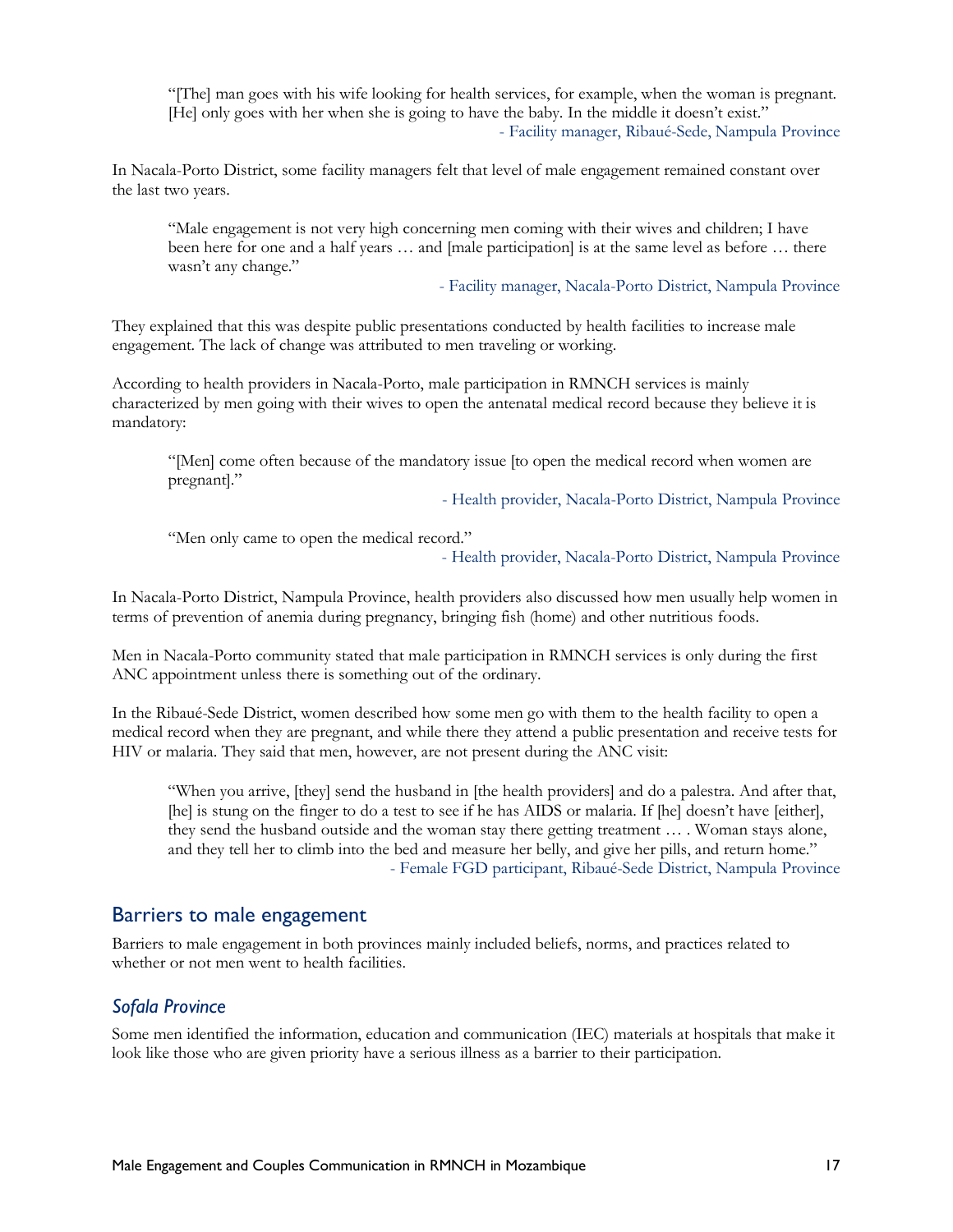"[The posters] say that priority is given to people with tuberculosis and people with a serious illness. So, when healthy people arrive at the hospital and the couple has priority, I don't feel good, I feel that [people] are looking at us in an awkward way."

- Male FGD participant, Nhamatanda District, Sofala Province

Some men described a perception of men who accompany their wives as having been drugged or bewitched by them:

"That one, he has 'macumba' (was bewitched) to leave his work and go with his wife [to the hospital]."

- Male FGD participant, Nhamatanda District, Sofala Province

Similarly, women identified community beliefs that equated going to the hospital with being sick as a barrier toward male engagement:

"Other people from the community has a wrong thought and they thought that men have a disease of some kind to seek care at the hospital." … Another woman added that, "They thought that the couple that was going to the hospital maybe had HIV and that they took pills."

- Female FGD participant, Buzi District, Sofala Province

Some health providers in Buzi District described cultural beliefs as a barrier to male engagement in L&D services:

"[One barrier is related to] the region's culture … men cannot be part of woman's delivery." - Facility manager, Buzi District, Sofala Province

Some health providers and facility managers in Nhamatanda District identified HIV couples testing in ANC as a barrier to male participation. Some reported that women fear notifying their partners of an HIV positive status.

"[Women] are afraid of sharing their diagnostics with their husband, because it brings suspicion … and divorce … especially with HIV/AIDS. If the woman is positive and the man is not positive, questions begin: 'how did you catch that infection? With whom did you go, because I am negative?' So, sometimes women don't want their husbands to go to the health appointments with them. Others are happy because their husband is there."

- Facility manager, Nhamatanda District, Sofala Province

"She cannot explain [her HIV status] to her husband … and is afraid there are aggressive husbands and she ends up being quiet."

- Health provider, Nhamatanda District, Sofala Province

Health providers also discussed men's employment and the inability to take time off to accompany their partners for RMNCH services as a barrier to their participation:

"For those who have a job, [they] need permission to come to the hospital. To the others, self-employed, these are hours doing biscates<sup>[21](#page-17-0)</sup> they are losing ... when they come with their wives." - Facility Manager, Nhamatanda District, Sofala Province

A facility manager in Nhamatanda District said that "men have a lot of prejudices with hospital," adding that, "Nowadays people think that infections are more present in women, not because they are in reality. What happens is that men don't look for health care. So, there are more women cases than men, because they are not there to be tested."

- Facility Manager, Nhamatanda District, Sofala Province

<span id="page-17-0"></span>l <sup>21</sup> Biscates are small informal businesses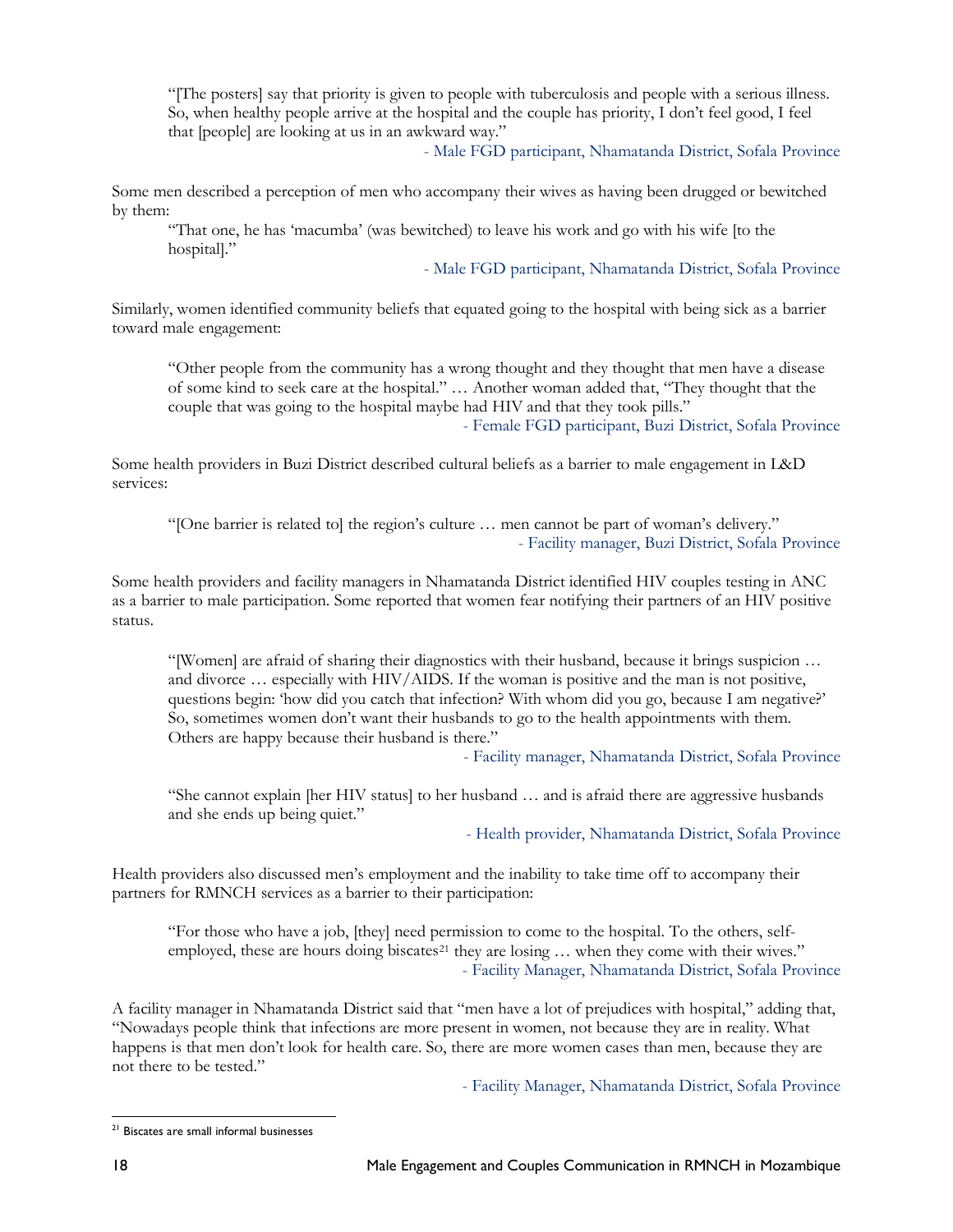### *Nampula Province*

Men in in Nampula Province stated that barriers to male engagement included taboos or beliefs regarding men's involvement in "women's issues":

"We heard that if you go in to see [the delivery], it will be the last time that you will see your wife. On the next time, don't go in, because it is very dangerous, the things that come out from inside [her]. So, it is because of that that our ancestors always put that as a secret that can be revealed only to women and health providers."

- Male FGD participant, Ribaué-Sede District, Nampula Province

"We don't know what happens inside," and "it is taboo [for men to be at the delivery room]." - Male FGD participant, Nacala-Porto District, Nampula Province

"It is something men cannot see, it is sensitive, because in the place where a child is born, someone dies."

- Male FGD participant, Ribaué-Sede District, Nampula Province

Barriers to male participation also included lack of money and opportunity costs of not working.

"[If you go to the hospital you] lose a lot of time, wasting opportunities to do something that is not useful."

- Male FGD participant, Nacala-Porto District, Nampula Province

"If I go to the hospital, I only go there to malaria test or when I am sick, if I don't feel well. But I never go with my wife, because at that time, when she's going to open the medical record, it is when I am doing my biscates."[22](#page-18-0)

- Male FGD participant, Nacala-Porto District, Nampula Province

These views were also echoed by women in the community:

"[A man] can go to the hospital, but he doesn't go into the labor room; he stays outside, because inside, in our tradition, men don't go in, because inside dangerous things happen. So, men cannot be present, only women can be, that is why she will go with her mother if she is around or her sister-inlaw if she is there. If not, she will stay with the midwife."

- Female FGD participant, Ribaué-Sede District, Nampula Province

"[Men] don't go in because it is taboo."

- Female FGD participant, Ribaué-Sede District, Nampula Province

Some women said they were concerned that if they spoke about FP with their husbands, they "would look for other women."

- Female FGD participant, Nacala-Porto District, Nampula Province

Health providers discussed the lack of privacy as a barrier to male engagement during L&D. In Iapala-Sede, while men are allowed in the maternity, because of the lack of privacy (i.e., a single room for every woman's delivery), they have to go outside when there are other women giving birth. Within Nacala-Porto District, the lack of privacy was also a barrier to male engagement:

"Here we are in the outskirts, [man] cannot go in … even there, where you have a folding screen [separating women] in the maternity, not even a male colleague can go in."

- Health provider, Nacala-Porto District, Nampula Province

<span id="page-18-0"></span> $\overline{a}$ <sup>22</sup> Biscates are small informal business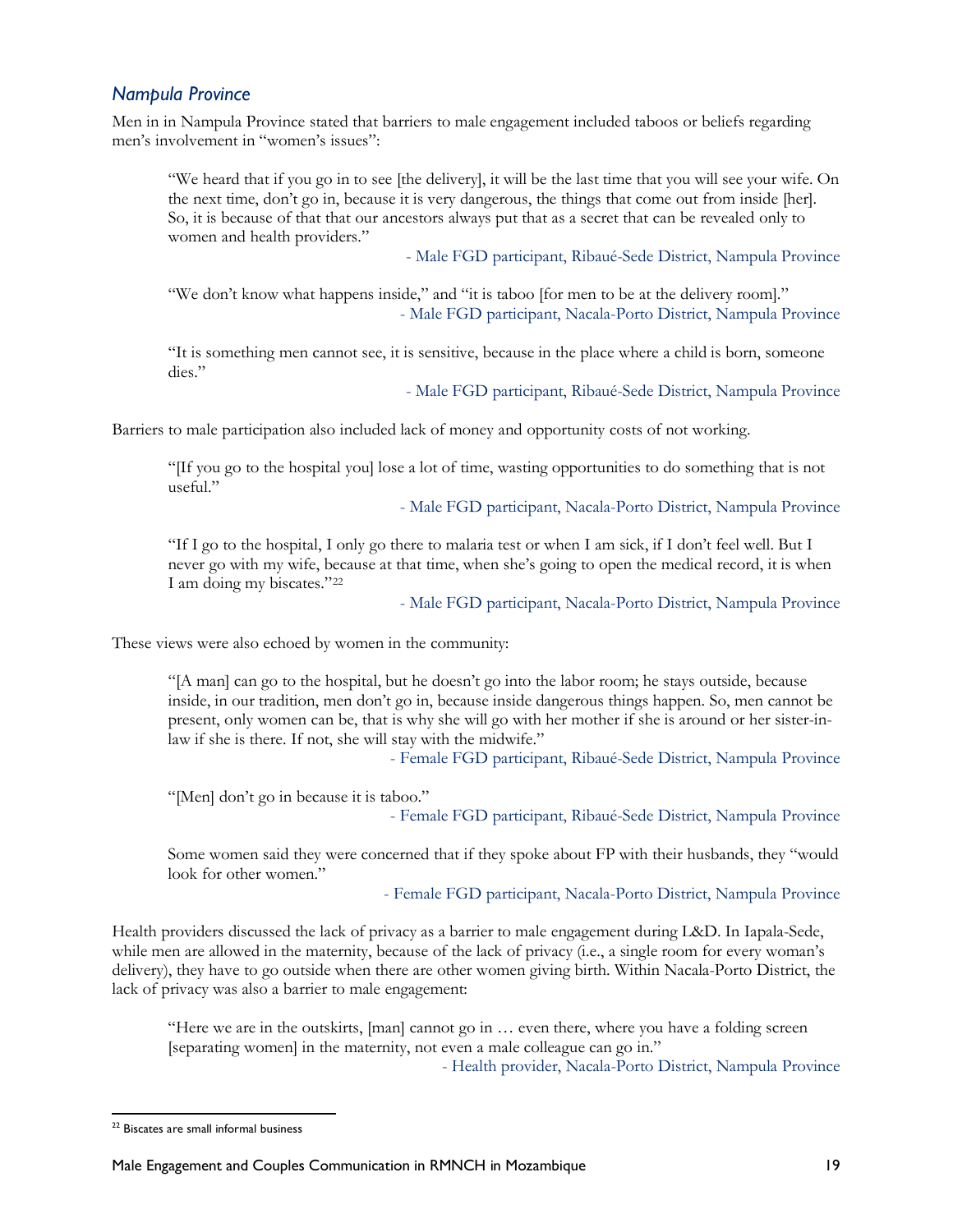According to health providers and facility managers in Nacala-Porto District, barriers to male engagement included cultural norms, where male presence at health facilities during RMNCH is seen as out of the ordinary, and men are not allowed to support women during delivery. In relation to L&D, health providers also stated that some men prefer women to do a "traditional delivery process" and give birth at home, because of the presence of men at health facilities:

"[As] men arrive at the health facility, they will find a man there, so there are still things that we are fighting to solve."

- Facility manager Nacala-Porto District, Nampula Province

Other barriers included the distance and the opening and closing hours of health facilities.

As in Sofala Province, health providers in Nampula Province also discussed women's fear of being left by their partners if their partners find out they tested positive for HIV:

"If the woman's HIV test comes out positive, the woman will most of the time end up divorced. And in the next health appointment, when the woman arrives here, she says that 'that man abandoned me and called me names.' ... They say, 'if I am alone, why should I continue to come to the hospital, if it was you who made him leave me?"

- Health provider, Ribaué-Sede District, Nampula Province

### Facilitators of male engagement

Facilitators of male engagement in both provinces related mainly to increased knowledge of men's roles beyond the health facility, for example supporting usage of FP, or supporting pregnant women by increased sharing of household labor or providing nutritious food.

#### *Sofala Province*

Men in Buzi District described how public palestras about RMNCH at health facilities encouraged men's engagement and their support for FP:

"…So, the wife says that three or four children are enough. But we insist for her to have more, seven, sometimes 10 children. Then, what happens at the health facility at the follow up visit, the health providers say: 'Papa, if your wife already has five children, you should know she is losing blood.' So, we start to think about it, that it's worth stopping for a while or that my wife should do FP. … We can understand the palestras at the health facility; they sometimes help us a lot." - Male FGD participant, Buzi District, Sofala Province

"Something has changed. … Before the palestras, we were afraid of going with our wives to the health facility, because we thought they would send us away."

- Male FGD participant, Buzi District, Sofala Province

They also discussed how the palestras changed what they perceived as their role in RMNCH. For example, men stated that before the palestras, they thought that their only role was to "help my wife to look for transportation to go to the hospital."

- Male FGD Participant, Buzi District, Sofala Province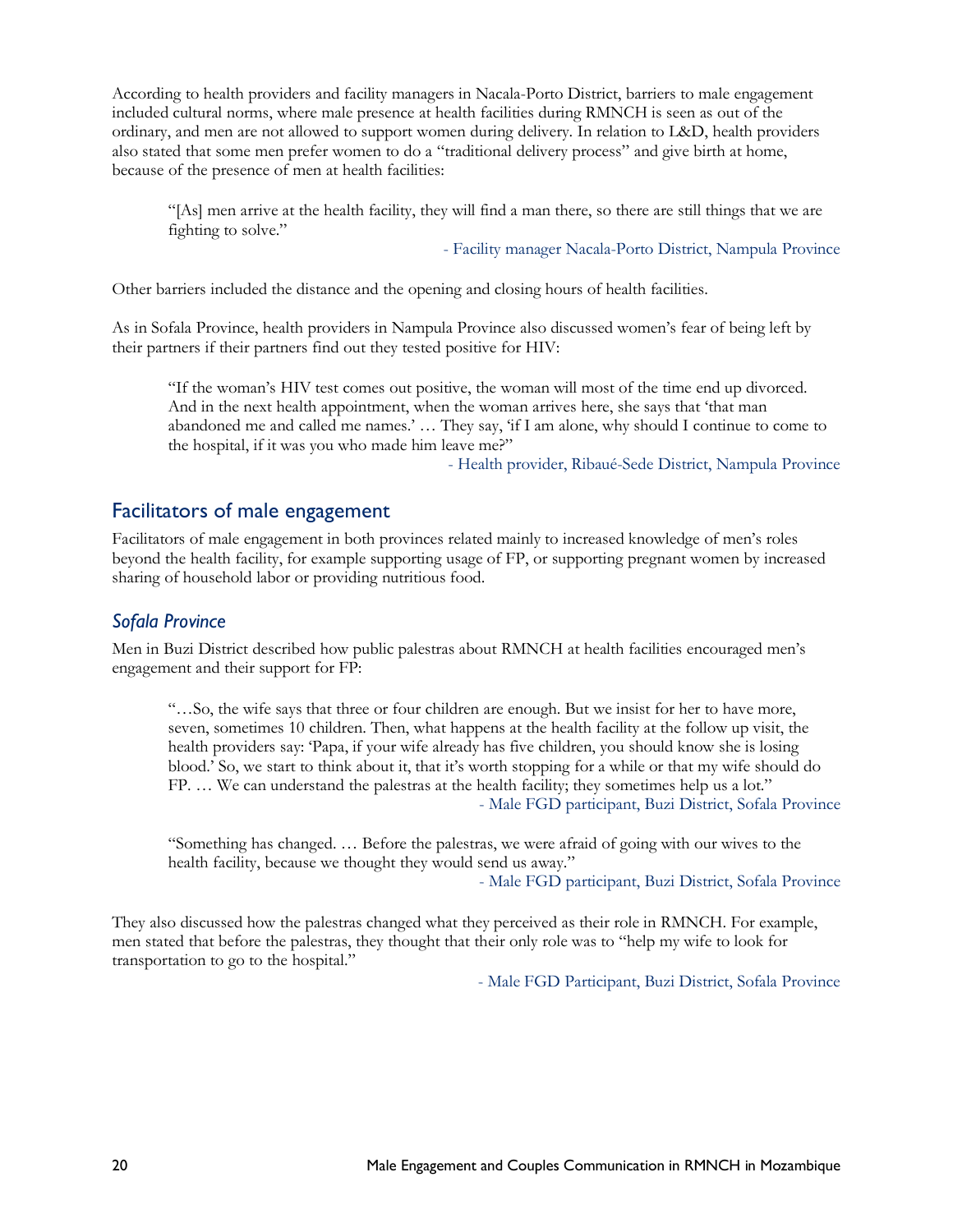Women in Nhamatanda District discussed how the palestras changed men's behavior:

"It [men's behavior] has changed since we started going to the palestras. The partner who was violent at home is now on a good path." Another woman said, "He has reduced the number of mistresses because he knows about the severity of diseases he can catch outside the home. And there is understanding in the home."

- Female FGD participant, Nhamatanda District, Sofala Province

"Before counseling, when I asked him for money he wouldn't give, but now he gives me money." - Female FGD participant, Nhamatanda District, Sofala Province

"When I ask him to buy vitamin pills, now he buys it." - Female FGD participant, Nhamatanda District, Sofala Province

Some respondents in Buzi District reported a belief that it was mandatory for babies to be delivered in a health facility:

"It has changed, yes, because now we have knowledge that it is forbidden to have the baby at home and now, we do it in the hospital. So, every couple knows, men also know it, that it is not allowed to have the baby at home. ... So, there are some changes in the decision-making process." - Female FGD participant, Buzi District, Sofala Province

"In the old times our parents said to have the baby in our homes, but now when it is near the time of delivery, my husband makes me go to the hospital to deliver. He says that it's forbidden to deliver at home, and that we should delivery at the hospital. So, it is changing, because we all have knowledge that delivery is at the hospital."

- Female FGD participant, Buzi District, Sofala Province

Palestras also encouraged men to permit their wives to deliver in a health facility:

"They [health providers] advise to have the delivery at the health facility, they know why it is good, and when [the baby] is born at home, children don't stay healthy, they don't stay well." - Male FGD participant, Buzi District, Sofala Province

"First we talk at home and the final decision is made by the hospital. They are the ones who can see delivery complications, where it is best to be born."

- Male FGD participant, Buzi District, Sofala Province

Health facility managers within Sofala Province explained that male engagement was increasing because of community engagement, the close proximity of the health facilities, and more humanized services:

"[The increase] probably has to do with more community engagement, with the creation of the Community Health Committees, and the benefits of having more information."

- Facility manager, Buzi District, Sofala Province

"Men are coming more to the health facility because the majority don't live far away from the health facility."

- Facility manager, Buzi District, Sofala Province

"We are involving male partners because we use humanized services. … They don't come often, but sometimes female patients are able to take the information with them, and then [their] male partners show up."

- Facility manager, Buzi District, Sofala Province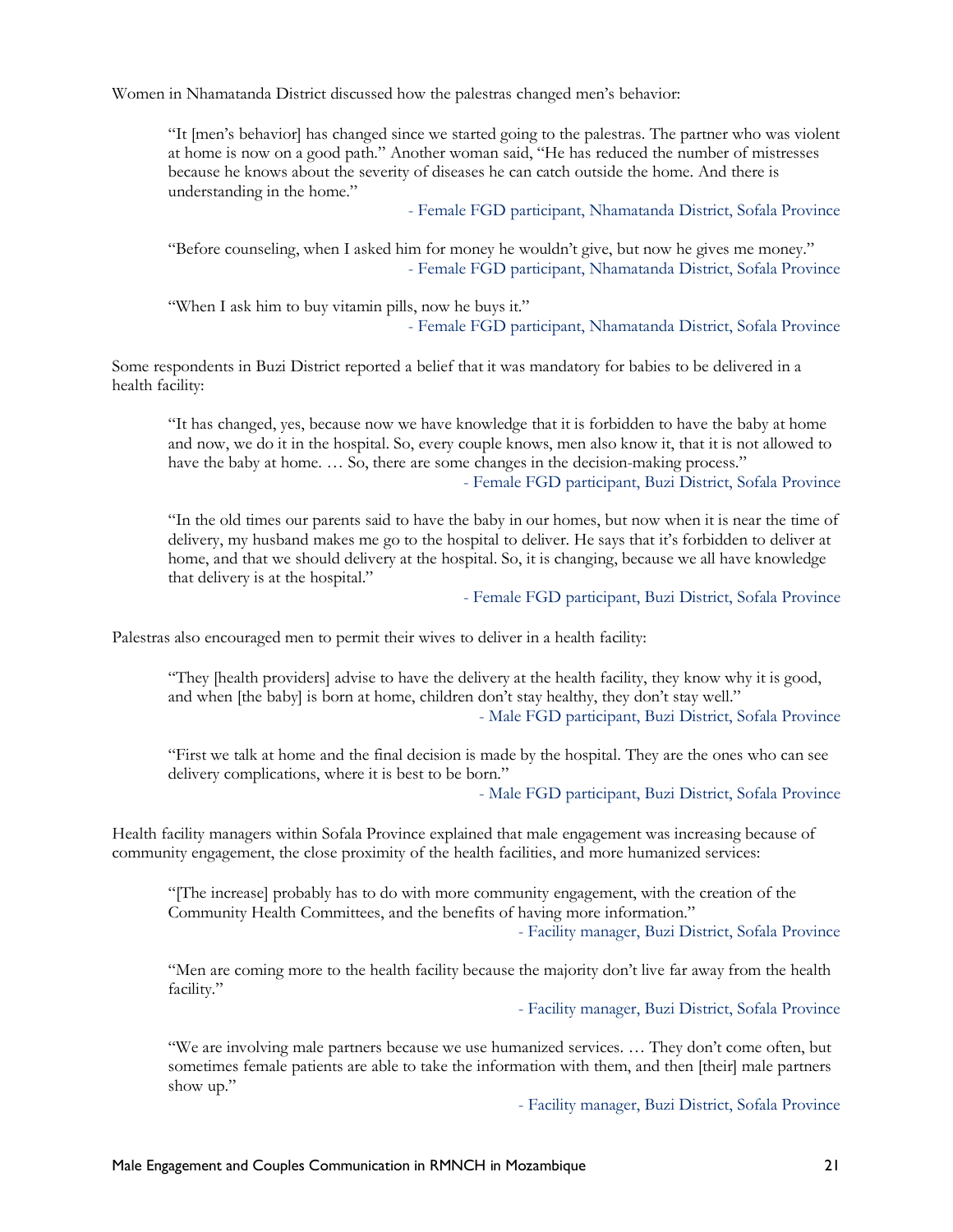In Nhamatanda, a facility manager mentioned that "something has changed. … Nowadays, the ladies are not coming alone to the health appointments. They are with their husbands … who want to know what is going on with their partner's health." He explained that this change is linked with health education: "I think barriers are being overcome due to the [community health activists'] participation in women's and men's lives who attend our services. It has been a very strong tool for the hospital to reach remote areas or even families that have health prejudices."

- Facility manager, Nhamatanda District, Sofala Province

Health providers also said that the involvement of community leaders and the CHCs helped to increase male engagement.

#### *Nampula Province*

Men in Nampula Province discussed how their behavior changed after attending palestras at health facilities. The palestras showed the importance of taking sick children to the hospital and delivering in a facility:

"Before the palestras we didn't know anything, because it was before knowing the hospital's importance. With the projects that are appearing more and more, we get to know everything." - Male FGD participant, Buzi District, Sofala Province

Within Nampula Province, some men reported they were motivated to participate to prevent negative experiences their partners had previously faced when seeking services alone.

"[She said] I am pregnant, and I took her to the health facility because I have a son who had many complications because I didn't take him to the hospital. But in this last pregnancy, I said right away, 'let's go to the hospital.' And I took her, and stayed until the child was born, and there were no complications. We got good care and we didn't pay anything. After the baby was born, they gave us a card. I went to all my wife's health appointments … I took her by bike to the hospital when my son was born. But I was not allowed in the labor room."

- Male FGD participant, Buzi District, Sofala Province

Men also reported that health providers gave them information that encouraged them to participate:

"When my wife was with two months [along in pregnancy] she was very weak, and I took her to the hospital. They told me that I should give her vitamins. And I didn't have anything to give. I looked for nantata and she drank it, and my son was born, and he is not weak, he's fat. Nantata is a traditional plant from which you get juice and it is used to increase vitamins and blood." - Male FGD participant, Nacala-Porto District, Sofala Province

"We can bring diseases to our wife and baby that is still in her belly, so we open a medical record and we do tests."

- Male FGD participant, Nhamatanda District, Sofala Province

### Health Facility Policies and Practice around Prioritizing Couples

Providers, facility members, and community respondents reported that the practice of prioritizing women who are accompanied by male partners over women who come alone often had negative repercussions for unaccompanied women, such as being turned away from care, facing increased waiting times, or disrespectful treatment.

### *Sofala Province*

In Buzi District, some health facility managers believed it was mandatory for women to bring their partners and reported this as a reason for increased male engagement: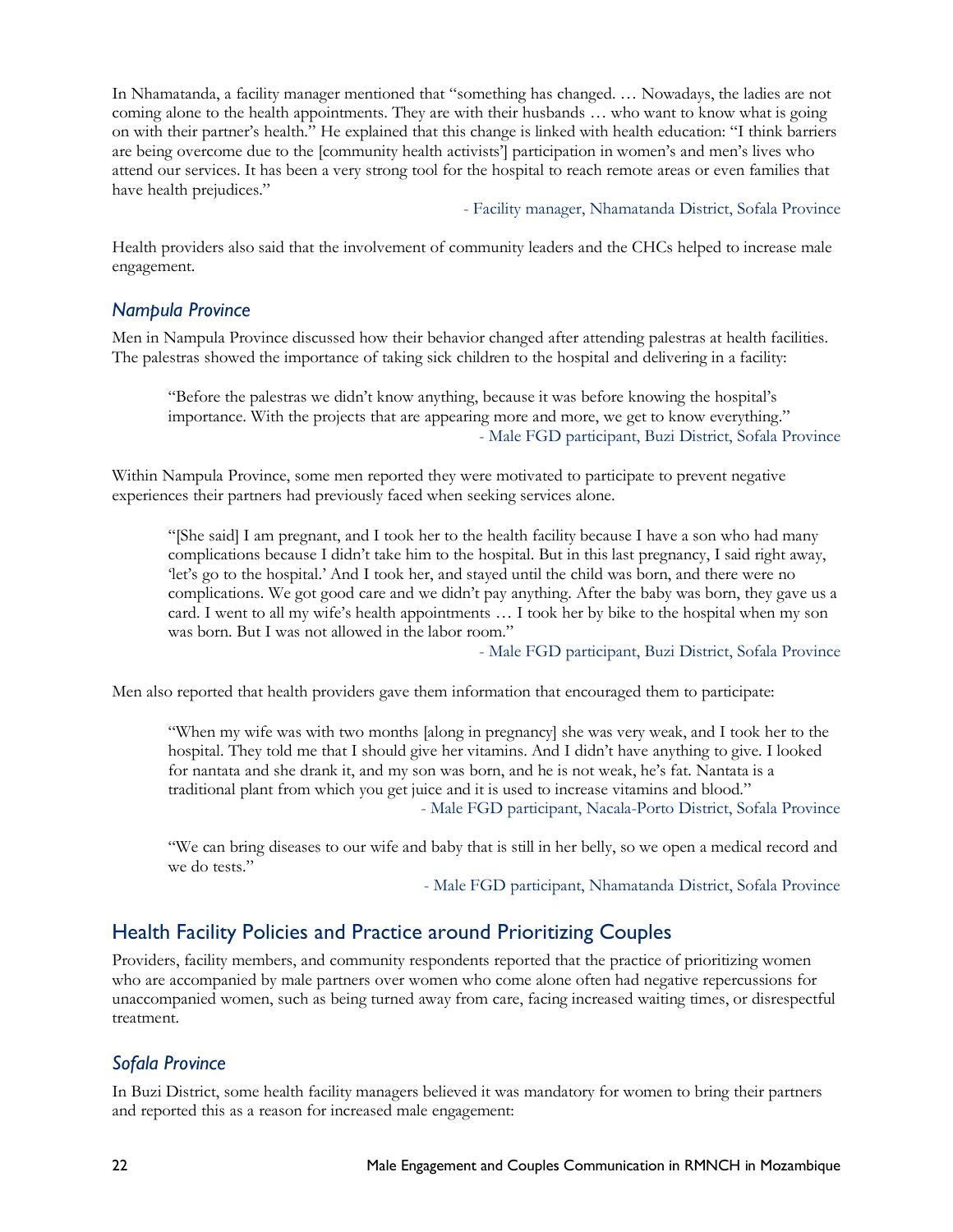"When it is the ANC appointment, every woman that brings her partner has priority." - Facility manager, Buzi District, Sofala Province

One respondent explained that women who go with their partners speak with other women in the community, advising that "next time bring your partners to be the first to be taken care at ANC appointments."

- Health provider, Buzi District, Sofala Province

Other health providers, however, said that they "give priority to whom arrives first, and who has a more serious health condition."

- Health provider, Buzi District, Sofala Province

In Nhamatanda District, health providers also prioritized couples for care, and some even refused unaccompanied women services.

"Couples have priority because the husband [has] to go to work." - Health provider, Nhamatanda District, Sofala Province

"When I am here, I say to mothers that they have to bring their husband. If not, I won't take care of them."

- Health provider, Nhamatanda District, Sofala Province

"If there are nine [women], but four brought their husband, we take care of those ones …." - Health provider, Nhamatanda District, Sofala Province

### *Nampula Province*

Women and men believed there was a mandatory rule that prioritized couples over unaccompanied women. It is unclear where this belief came from, but it was echoed by providers in many areas. Women in the Nacala-Porto District said that women going with their partners to the health facility have priority over single mothers and widows, who needed a written statement made by the secretary of the neighborhood ("secretário de bairro") to justify why they were going alone, including justifying who made them pregnant.

"No, here in this region, we all [women] start to go with three months, when it arrives that hour we go to the hospital with our husbands. And if you don't go with your husband, they send you back to the community leader to justify if the husband is dead or if he is not around. Because if you don't take that paper, the woman is not seen by the health providers."

- Female FGD participant, Ribaué-Sede District, Nampula Province

"Each woman should go with her husband to the health facility. And when his wife goes alone, they tell her to sit down, and call the one who arrived with her husband. And if you arrived alone even when you are the first one to arrive, you are called last. You start to say that that person gave money or she knows someone—without knowing that it is because she is going with her husband." - Male FGD participant, Nacala-Porto District, Nampula Province

"There are others who don't know the advantages of going with your wife. They don't go to ANC appointments."

- Male FGD participant, Nacala-Porto District, Nampula Province

Men in the Mandama community stated that they saw women who had come alone but arrived earlier, before women who brought their partners, and they felt that it was not fair. They stated that they would feel badly if they arrived first at the health facility and were the last to be seen by the health providers, and hospital's rules about giving priority to women going with their husband when compared with women going alone makes them feel obligated to be there.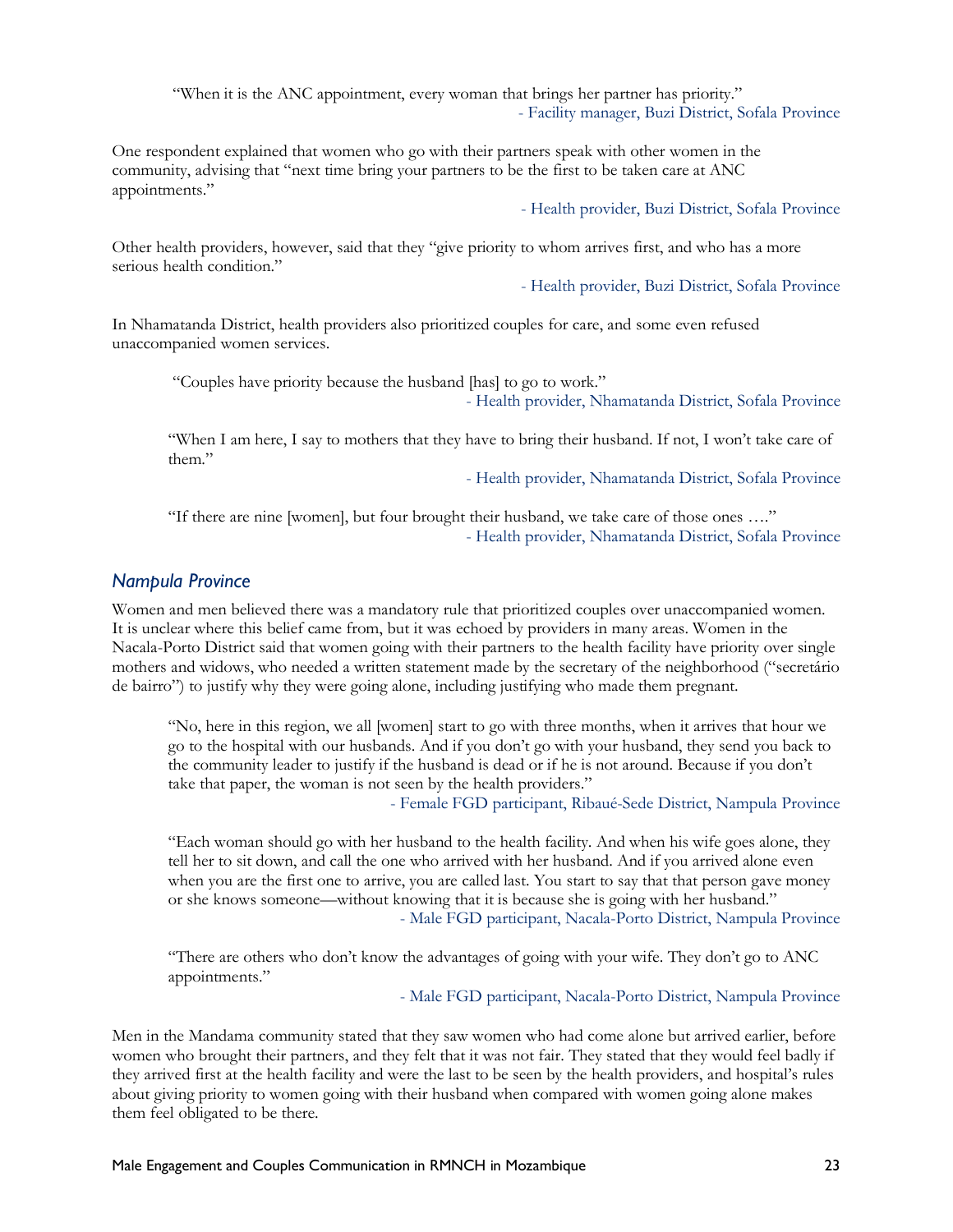According to health providers within Ribaué-Sede, reasons for an increase in male engagement include health facilities' practice of giving priority to women with their partners and asking for a written statement by the secretário de bairro justifying why women were going alone:

"If the woman came alone, we threatened that 'if you don't come with your husband, we won't take care of you', and she is afraid of getting out of her home, far away, and arriving here and not being taken care of. When women arrived at home, they informed their female neighbors ... 'if you are going without your husband, you will not be taken care of' … and they end up coming with their partners."

- Health provider, Ribaué-Sede District, Nampula Province

"If a woman is coming alone, she brings the secretário de bairro's document justifying why, and all women that come here have that. If they are widows, he puts there that she lost her husband in X year, X reason. It's only to open the antenatal medical record … justifying if she was abandoned or if the husband lives far away, if she is divorced or widowed, all information is there."

- Facility manager, Ribaué-Sede District, Nampula Province

"They are forced to come, if they are denied services, women have to go to the secretário de bairro to bring the declaration, in which it says that the husband is absent or that he declined to go. This way, men feel obligated to come to the hospital …."

- Health provider, Ribaué-Sede District, Nampula Province

### <span id="page-23-0"></span>**Decision-making about having children**

### Joint decision-making and couples' communication

#### *Sofala Province*

In Buzi District, the majority of male participants stated that decision-making about having children is done by the couple together, and cited concerns about expenses, employment, and their partners as reasons to decide to limit births:

"Couples in this community, yes, they argue, because, for example, nowadays if too many children are born, it is difficult because of the expenses and send to school … I already have eight children." - Male FGD participant, Buzi District, Sofala Province

"We argue, talk, and reach a consensus with my wife. Because of expenses it is hard to have many children, because a long time ago we had a lot of things to survive, we could go and take sweet potato. Now it doesn't exist anymore."

- Male FGD participant, Buzi District, Sofala Province

"When I saw she couldn't take any more, we stopped having children. And also I don't have a job anymore."

- Male FGD participant, Buzi District, Sofala Province

In Nhamatanda District, women described that couples often debate the number of children to have:

"In this community we talk, yes, about the number of children to have. … Some have children every five years and other couples every four years."

- Female FGD participant, Nhamatanda District, Sofala Province

Some said that the decision is made by the couple and is tied to family income, and they gave the example that lower income families can't buy clothes for 10 children, but for five they can. They reported that when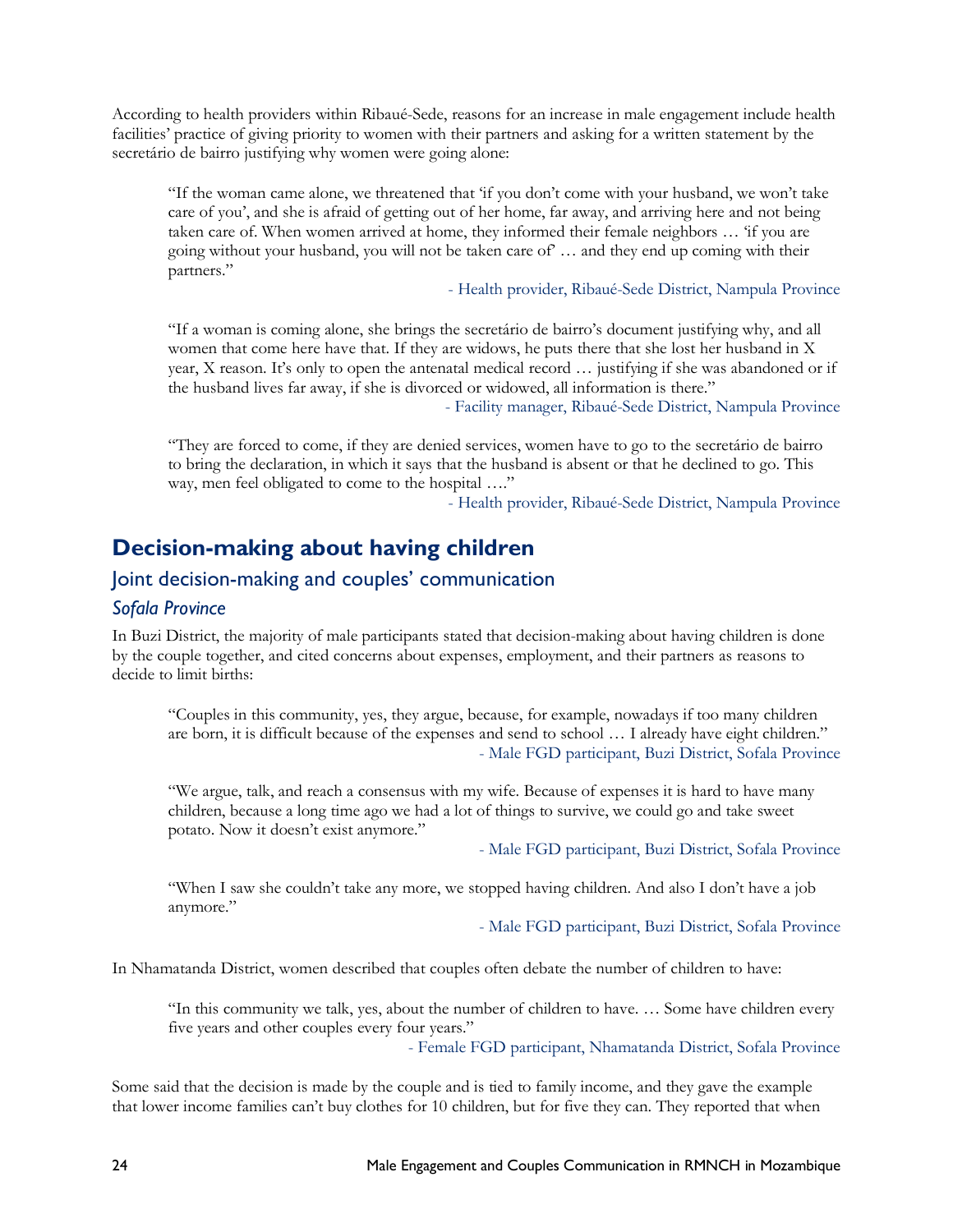they realize that they don't have adequate income to have more children, women seek FP at the health facilities.

Some FGD respondents discussed how if women do not agree with men regarding the number of children to have or fail to produce them, men will find alternative means to have their desired number of children:

"If there is no consensus with the wife, for example, the woman wants fewer children and the man wants more, what happens is that the man ends up deciding to marry another woman [laughs], to be able to reach the number of children he wants."

- Male FGD participant, Buzi District, Sofala Province

"The husband looks for another [woman] and says that 'if you are denying having the number of children I want, I will go marry with another to have the number of children I want.' If the woman doesn't accept, he abandons home."

- Female FGD participant, Buzi District, Sofala Province

Health providers echoed the sentiments expressed by some community members in Sofala that if women want to limit births but their male partners do not agree, they sometimes find a new partner.

"[Men say,] 'I want this number of children; if you don't have the ability of giving me those children, I will find another place to have them.' If she cannot give him children, [he] will look for another partner with the ability of having them."

- Health provider, Nhamatanda District, Sofala Province

"Men will threaten [them] with a katana [blade]. He goes and marries another one." - Health provider, Nhamatanda District, Sofala Province

#### *Nampula Province*

In the Ribaué-Sede District in Nampula Province men discussed how FP was a joint decision:

"For me, the way I did family planning, I went together with my wife the first time, but on the second, I told her that she could go alone, because it is something agreed between us … ." - Male FGD participant, Ribaué-Sede District, Sofala Province

Other men in Nacala-Porto District threaten to leave women who want to limit births:

"I speak with my wife and say I want 4 [children]. If she denies, I will leave you [his wife]." - Male FGD participant, Nacala-Porto District, Nampula Province

Some cited religion as a reason for not using FP.

"I, in my home, will never ask my wife to do planning [FP], because that you don't do that in our religion. So, if she wants, she can go, but I will never accept that".

- Male FGD participant, Ribaué-Sede District, Sofala Province

### Men typically hold decision-making power

#### *Sofala Province*

Health providers and facility managers in Sofala Province discussed how many couples are starting to debate how many children to have, or the length of time to wait before having another child. However, they said this is still not common practice. The majority of facility managers discussed how the decision about how many and when to have children ultimately remains with men: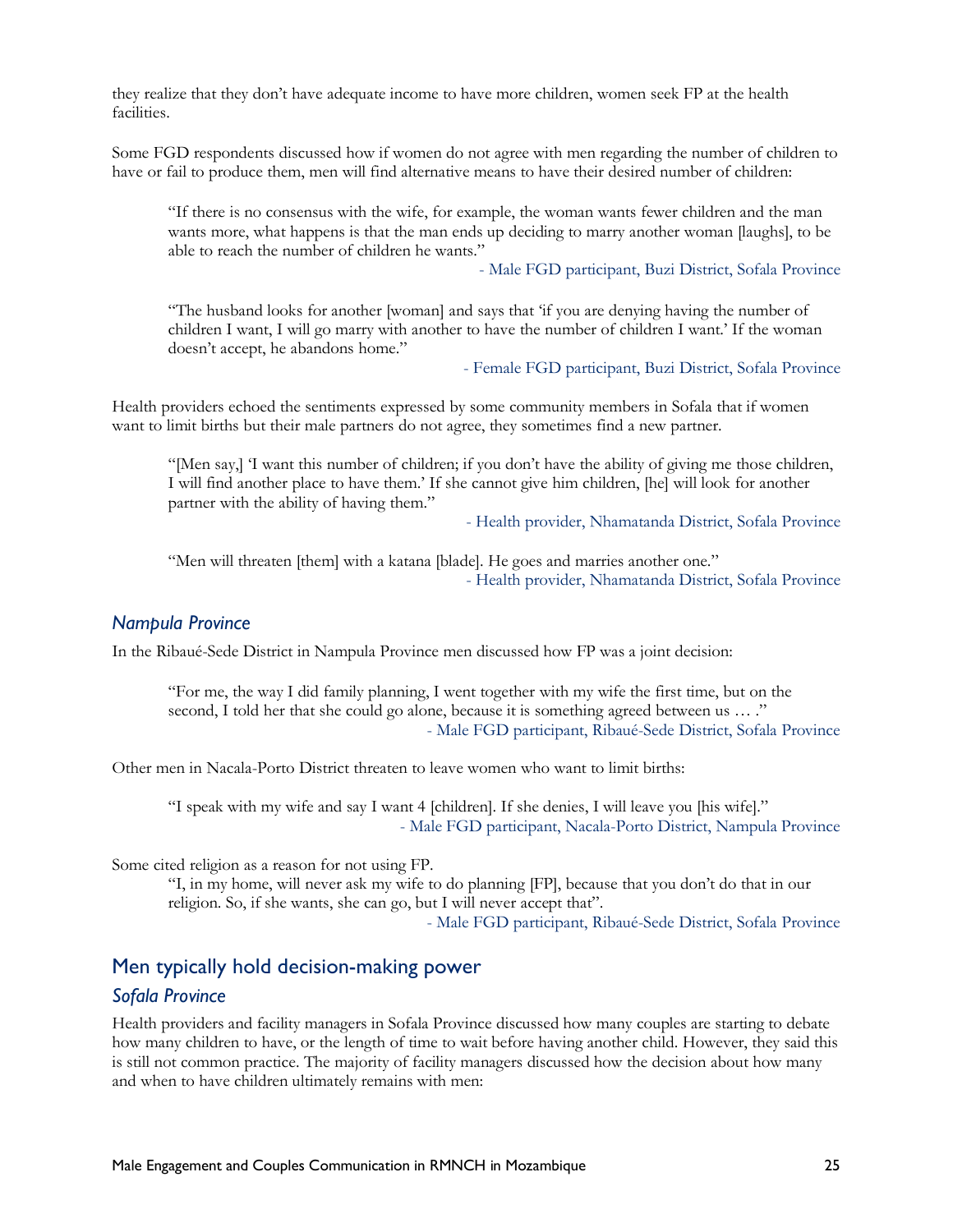"When it is the man who wants to have more children, the woman, even if she doesn't want more, she must have them, because her husband wants them. But when it's [the] man that doesn't want more, the woman doesn't need to have more. So, in this case, what I think is that the man is still the one who is in charge …."

- Facility manager, Buzi District, Sofala Province

"If we don't reach an agreement, my word as a man prevails as the head of the family. So, you do what I am saying, because I am taking care of the house, children, the food, it is I who brings it and so on."

- Facility manager, Nhamatanda District, Sofala Province

"Women are very submissive; men decide if she should have [babies] or not because of socioeconomic reasons, and also cultural ones. And women are like a machine for making babies." - Facility manager, Nhamatanda District, Sofala Province

"We have just done mobile outreach brigades for FP. So, when we arrive there, that woman who didn't yet inform the husband, even if he is far away, was not able to speak with him on that day, she cannot go to FP. … She has to wait for her husband's answer before she can go to the facility for services. ... This is something that shows us that [women] are totally dependent on the husband." - Facility manager, Buzi District, Sofala Province

#### *Nampula Province*

Some health facility managers in Nampula Province held similar views to those in Sofala in relation to men's decision-making power, and emphasized that couples' communication about number of children remains limited or does not exist. For example, in Nacala-Porto District, Nampula Province, health providers stated that the decision of how many children the couple should have is made by men.

"[Women show] resistance [to FP], not because she doesn't want it, but because her husband didn't decide. She has to go home and talk with her husband, and the husband decides; unilateral decision, it seems that there is no talk [between them] about the number of children they should have." - Facility manager, Nacala-Porto District, Nampula Province

## <span id="page-25-0"></span>**Decision-making about Care-seeking**

### Joint decision-making and couples' communication

#### *Sofala Province*

In Buzi District, some men and women described that they were involved in the decision-making process about care-seeking. Respondents also reported that other family members were also sometimes involved.

"Sometimes it is I who makes the decision; sometimes it is my wife who makes the decision; and other times we talk about it and reach a consensus to go to the hospital."

- Male FGD participant, Buzi District, Sofala Province

"Any family member that is at home can make the decision to go to the health facility; they don't need neither the [spouse's] permission. Any family member who sees someone get sick can take them to the hospital. There is no need for asking for permission."

- Male FGD participant, Buzi District, Sofala Province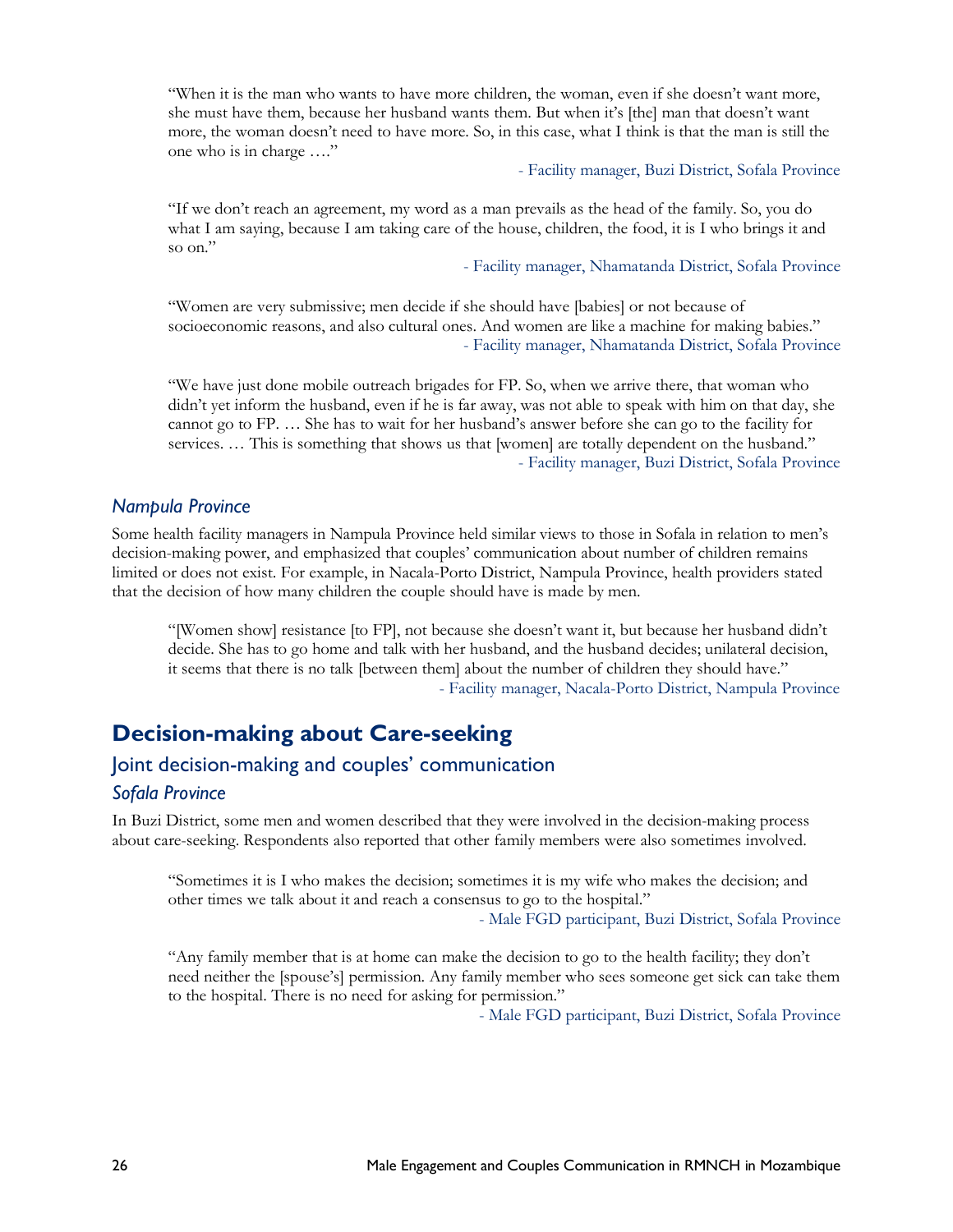Other men in Buzi District said that they were the main decision-makers about care-seeking:

"In my family, it is the man who takes the decision to get care-seeking at the health facility." - Male FGD participant, Buzi District, Sofala Province

"I say when to take to the hospital and give money for the health appointment; the decision is mine." - Male FGD participant, Buzi District, Sofala Province

In the Buzi District, some cited work as a reason for women making a decision independently to seek care. Men stated that women take their children to the hospital when men are working, and at the end of the day, they inform them in person or by mobile phone.

"I am far away, how can she wait for my permission?"

- Male FGD participant, Buzi District, Sofala Province

In Nhamatanda District, men discussed how decision-making when women are pregnant is influenced by what the health facility requires, and that because men are busy, it is the women's responsibility to go to the hospital:

"When my wife is pregnant, in that moment the decision is not taken by the men anymore  $(\dots)$  [at the hospital women have] those medical records every week or every month saying she should go to the hospital and the date is with her and not with me anymore (…) she should take care of the dates to know that today she needs to go to the hospital, because men are always busy."

- Male FGD participant, Nhamatanda District, Sofala Province

Women in the Nhamatanda District also described how decision-making about care-seeking is done by men. They explained that first the women inform their husbands if they need to go to the health facility, and then if they agree to seek care, men usually take their wives to the hospital by bike, motorbike, or women go alone. Women underlined that they need to obtain their husband's permission to go to the health facility, saying that

"It is the husband who decides, so he can be sure that his wife is pregnant."

- Female FGD participant, Nhamatanda District, Sofala Province

In addition, women argued that if they disobey their husbands, the men call the woman's family and complain about her behavior:

"The husband decides everything because he is the owner of the house, he is in charge at home, he has to know everything we do."

- Female FGD participant, Nhamatanda District, Sofala Province

Women in Buzi District added that it is a couples' decision about other RMNCH services, but when it is time to deliver, it is men who say, "go to the hospital."

Health providers and health facility managers in Sofala Province also believed that men held decision-making power about care-seeking. As one facility manager stated:

"Taking in account that, in here, we are at the countryside, it always the husband [laugh], he is the strongest in the household. So, most of the times, they [women] wait to have really his opinion, some say that they were expecting his permission to came or not to the hospital. … At a certain point, we can see that weakness."

- Facility manager, Nhamatanda District, Sofala Province

#### *Nampula Province*

In Nampula Province, some men described how the decision was made by both women and men, especially when transportation was needed to go to the health facilities: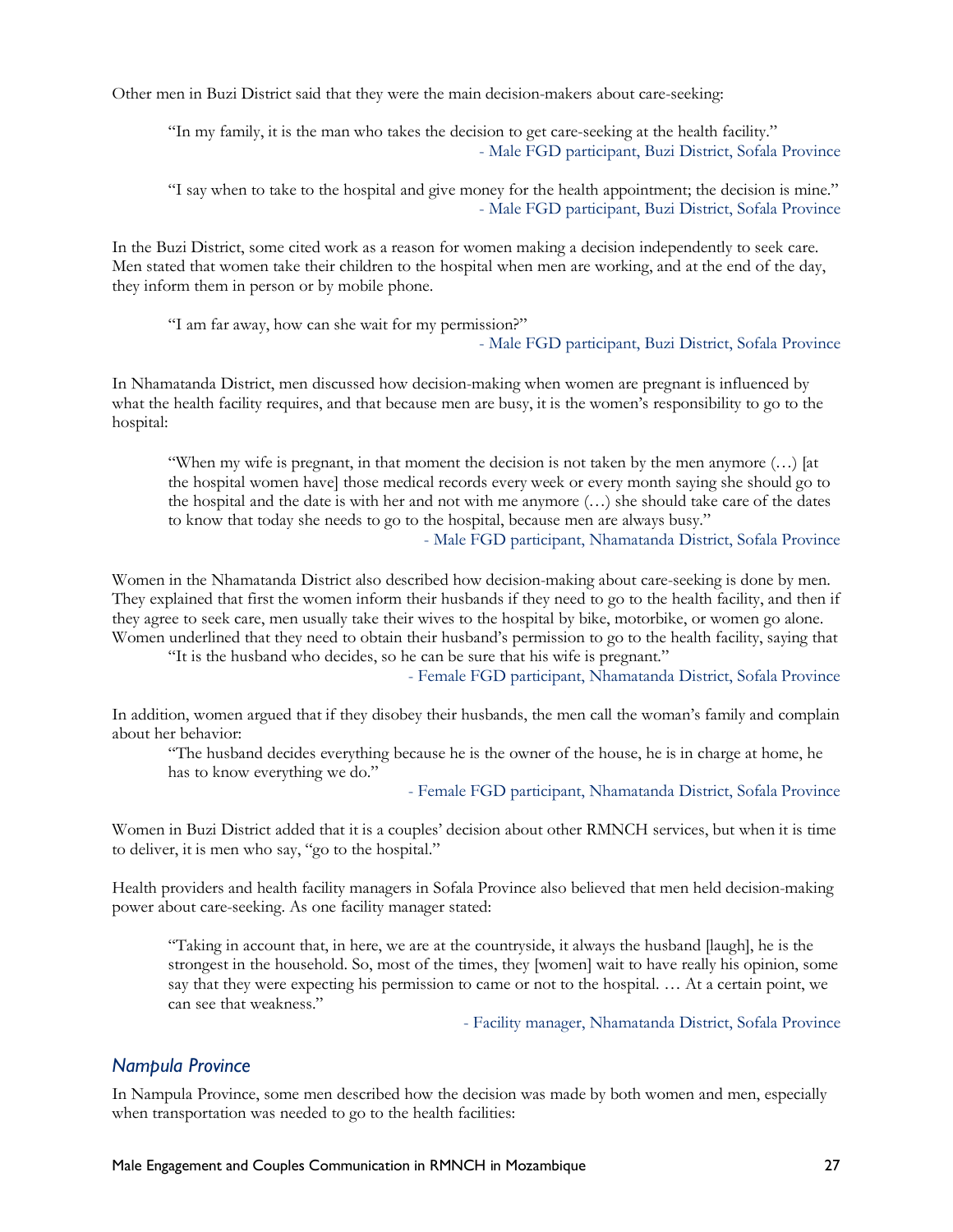"Usually we make the decision together, when the woman says our son is sick or has fever pains. As fathers, we are obligated to give money for them to go to the health appointment. So, the decision is ours together."

- Male FGD participant, Nacala-Porto District, Nampula Province

"We decide together with our wives and take our sons to the hospital with our wives. If we are far away, our wife takes him to the hospital. When we return, our wife says that our son is sick, but 'I already took him to the hospital."

- Male FGD participant, Nacala-Porto District, Nampula Province

Men in Ribaué-Sede District also said that the decision is made by the couple, adding that men provide money. Others in Ribaué-Sede District stated that they are the ones who decided where women deliver their babies because of their control over financial resources:

"It is man who have money to give to woman; because we live far away from the hospital and it is not possible to go by foot. So, it is because of that that man decide."

- Male FGD participant, Ribaué-Sede District, Nampula Province

In Nacala-Porto District, men also stated that women make the decision, because men are working or are looking for work:

"[Women] don't need permission, because I go do my 'biscates' [small informal income] fish and return very late. So, it is not possible for her to wait for me, because I return around 5 p.m. So, it is necessary that man leaves money for the woman go to the health facility if something happens during man's absence, she cannot wait."

- Male FGD participant, Nacala-Porto District, Nampula Province

Some women in Nacala-Porto District said that though they need men's permission to go to the health facility, the decision of care-seeking is taken together. Others stated that men usually decide if women and children should go to the health facility:

"If we are married, we speak with our husbands if our child is sick and if he has the time, he goes with us or give us money to the issue of buying medication, and in the case of transportation." - Female FGD participant, Ribaué-Sede District, Nampula Province

"But we need to ask for permission [to men] to go to the hospital. Yes, if you are married, you need to ask him, as well as for him to give money or to go with you to the hospital, because to ask your husband is to respect him here in our community."

- Female FGD participant, Ribaué-Sede District, Nampula Province

Women also underlined that they decide if they should go to the health facilities, as men do not have a fixed income. They described that men need to go every day to look for work to provide for the sustainability of their families.

Health providers and facility managers in Nampula Province held similar beliefs, stating:

"Men [are the ones] who make the decision."

- Facility manager, Ribaué-Sede District, Nampula Province

"This is a community in which woman doesn't have the power of decision, men reign in everything, no one can take a decision without asking him."

- Health provider, Ribaué-Sede District, Nampula Province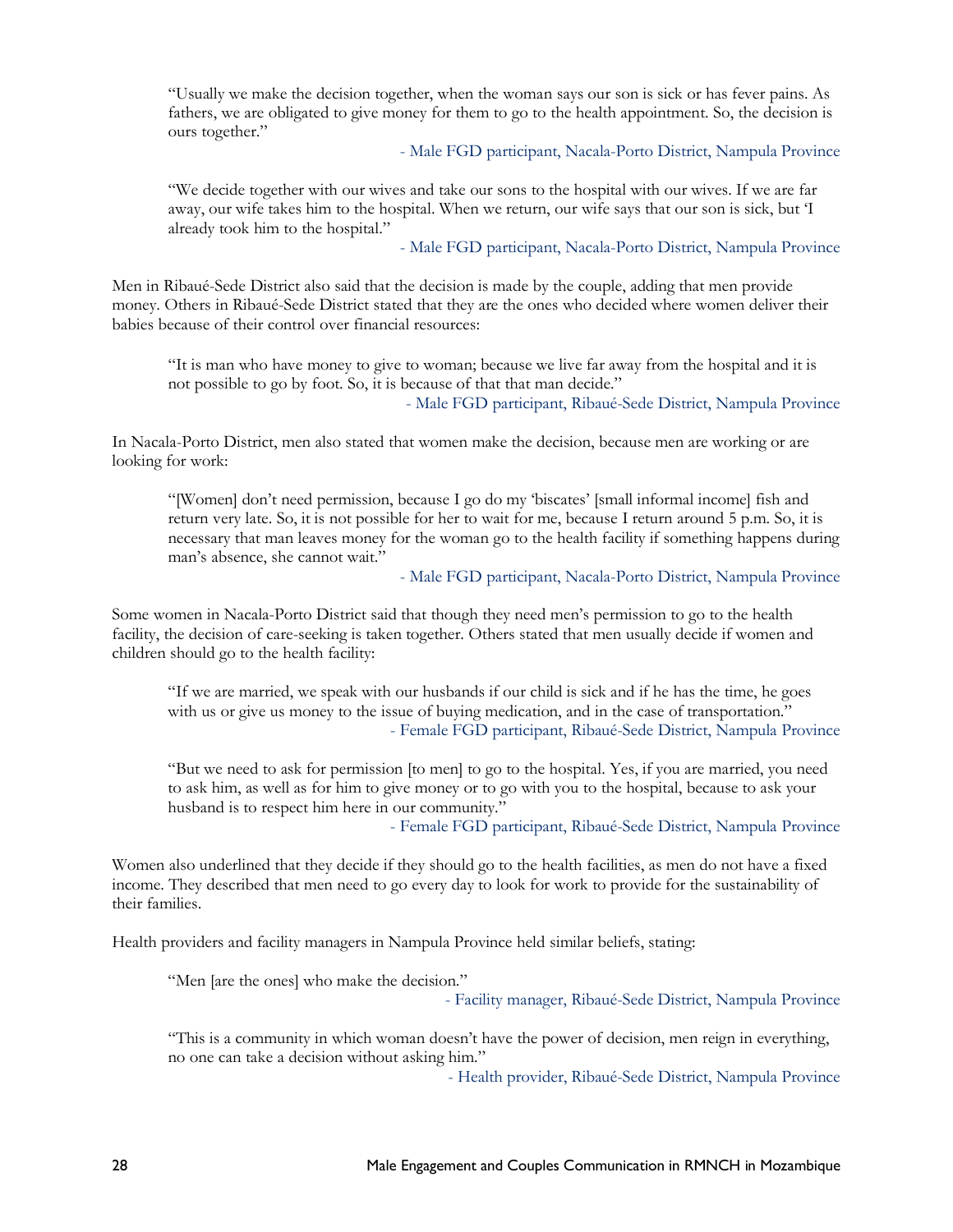# <span id="page-28-0"></span>**Discussion and Conclusions**

## <span id="page-28-1"></span>**Male Engagement in FP, ANC, and L&D Services**

According to health facility managers and health providers within Sofala Province, during the past two years male engagement in RMNCH has increased slightly, but mainly in ANC services. Within Nampula Province, there was less agreement across the districts as to whether male engagement has increased, with some respondents stating there was an increase, others stating it has stayed the same, and some stating that it has decreased. Male engagement was not precisely quantified, and could have meant male attendance at appointments, or active participation. The slight increase in male engagement in some areas was predominately for ANC visits, and may have been a result of men accompanying their partners to open a medical record, as well as facilities' policy or practices of prioritizing women who are accompanied by their male partners.

One common finding across the provinces was facilities' practice or policy of prioritizing women who brought their male partners to an RMNCH appointment over women who came unaccompanied. Providers sometimes practiced gender discrimination against unaccompanied women by turning them away from services, increase their waiting times, or treating them disrespectfully. In some Districts, discrimination against unaccompanied women went beyond the facility. Single mothers and widows were required to obtain a written statement made by the secretary of the neighborhood justifying why they were going to the health facility alone. These unnecessary and bureaucratic obstacles could prevent or delay unaccompanied women from seeking care.

Anecdotal evidence suggests that the facility policies of prioritizing couples over unaccompanied women may be a legacy of HIV programs in the area, which routinely encourage couples' HIV testing during the first ANC appointment. MCSP was unable to find any such written policy, but respondents in both provinces in both communities and facilities cited its existence. The implementation of such a policy could have negative repercussions for women who do not want their partners involved, unmarried women— especially adolescents and/or women who have become pregnant as a result of rape, women experiencing intimate partner violence from their partners, widows, women whose partners live or work far from home, and sexual and gender minorities. Anecdotal evidence related to MCSP during program implementation suggests that some women who do not want to bring their partner are bringing in friends or taxi drivers to pose as their partner to ensure they receive priority service. This could have implications for HIV prevention efforts that rely upon index case testing, and thwart efforts to engage male partners during couples ANC or FP counseling. MCSP was aware of this issue and attempted to address it in capacity-building efforts for providers. These findings, however, reveal that further work is required.

Within Sofala Province, there were barriers to male engagement at the health facility and community levels. These included beliefs that those who go to a health facility may have a serious, stigmatized illness such as HIV or TB; cultural beliefs that men should not be a part of RMNCH—that they may have been drugged or bewitched by women if they accompany their female partners, or their participation in L&D might cause the death of the newborn, women being afraid of sharing their HIV positive status with their partners; men's employment coinciding with facility hours; men's desire to have many children, and their dominance around decision-making about family size. Within Nampula Province, barriers included taboos around men's involvement in women's health, particularly in regard to L&D; a lack of money; and opportunity costs related to finding employment. Health providers also discussed the lack of privacy in maternity wards as a barrier to male engagement during L&D, as well as women's fear that they will be left by their partners if they test positive for HIV or express a desire to limit family size.

Facilitators to male engagement within Sofala Province included public presentations at health facilities about FP or RMNCH, knowledge imparted through counseling by health providers, palestras, and the close proximity of health facilities. Within Nampula Province, facilitators to male engagement included previous negative experiences because of a lack of men's engagement encouraging women to bring their partners,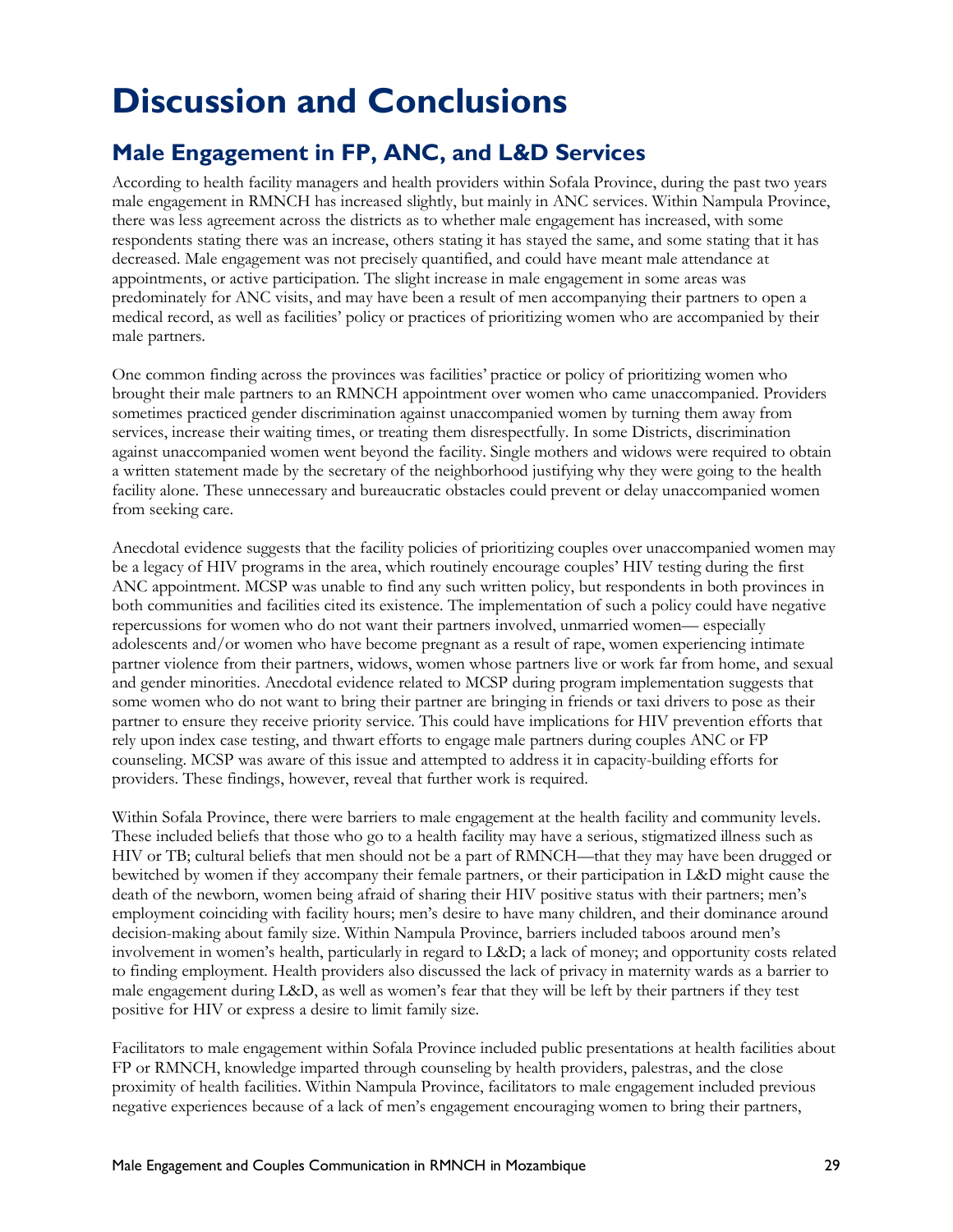obtaining knowledge from health providers, and men obtaining knowledge and accessing services for their own health.

These findings suggest that MCSP's palestras and capacity-building efforts for providers did not go far enough to address inequitable gender norms and beliefs that reduced women's decision-making power to seek services. Interventions to transform gender norms and behaviors require participatory approaches that occur consistently over time, reinforcing key messaging. Unfortunately the lack of significant change may be a result of program constraints including the short duration of the activity (1.5-2 years) the small number of messages focused on gender, the short duration of gender-focused palestras and provider capacity-building sessions, and a potential lack of consistent quality between palestras held by CHCs and CDAs or counseling sessions given by providers.

## <span id="page-29-0"></span>**Decision-making about having children**

The majority of community participants discussed how decision-making about having children was done jointly by the couple. Health providers in both provinces, however, felt that decision-making was primarily done by men. Within Sofala Province, respondents discussed how men will often find alternative means (such as threatening divorce or finding another partner) to have their desired number of children if their partners do not agree, while only men discussed such mechanisms within Nampula Province. These findings point to the entrenched gender norms at play that encourage men to want a large number of children and to limit women's decision-making power over reproduction.

## <span id="page-29-1"></span>**Decision-making about Care-seeking**

Perceptions of who made decisions regarding women's RMNCH care-seeking differed across provinces. Overall, the majority of participants discussed how decision-making was primarily done by men. In both Sofala and Nampula Provinces, however, there were examples of joint decision-making within couples. Health providers in both provinces said that men made decisions regarding women's RMNCH care-seeking. In some instances, women made the decision because men were away from home because of work commitments.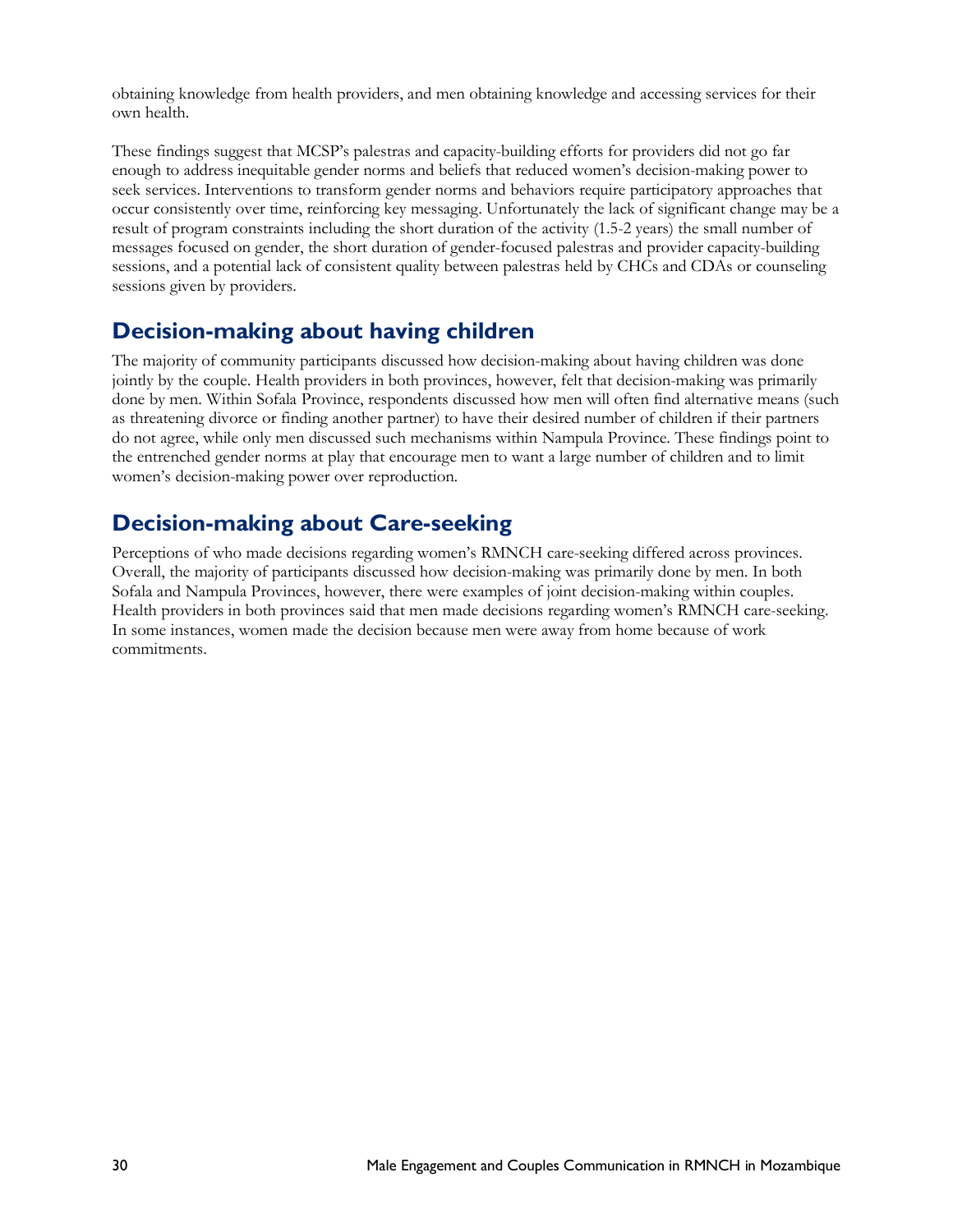# <span id="page-30-0"></span>**Recommendations**

The Study Team offers the following recommendations:

- **Continue and scale up palestras on gender and male engagement**: The MOH and implementing partners should continue to support Community Health Committees and health facilities to conduct regular and ongoing palestras on a wide range of health topics in health facilities and in communities. Additional, comprehensive gender-focused content should be integrated into these, including messaging on the potential benefits of male engagement (e.g., care for men's health needs, increased number of ANC visits; improved nutrition, breastfeeding, and immunization rates,<sup>[23](#page-30-1),[24](#page-30-2)</sup> reduced GBV,<sup>[25](#page-30-3)</sup> improved self-care of women, improved home care practices for women and newborns, reduced maternal workload, increased maternal nutrition and rest during pregnancy, increased caregiving by fathers, increased value of girl children,<sup>[26](#page-30-4)</sup> etc.)
- **Address couples' decision-making and women's autonomy:** Palestras and couples counseling should carefully address the balance required between equitable couples' decision-making and women's reproductive autonomy, taking care to ensure that a woman has the right to decide whether she wants her partner involved in her reproductive health, and preventing men from trying to take control of such decision-making. Such efforts should also keep in mind that women experiencing IPV may prefer not to involve their partner because of a risk of violence and may prefer clandestine methods of FP. Palestras and couples counseling remain relatively missed opportunities for providers in both provinces to raise the subject of GBV carefully, including its negative impacts on RMNCH, and to educate communities about the availability of post-GBV services.
- **Implement evidence-based group education to transform gender norms:** Palestras should go beyond speaking about the benefits of male engagement and seek to transform gender relations and norms. Community health workers should conduct gender transformative group dialogues and education using evidenced-based curricula, reaching community members repeatedly over time. For example, the MenCare and Promundo Bandebereho Curriculum in Rwanda engaged men and their partners in participatory, small group sessions of critical reflection and dialogue. Men participating in the Bandebereho intervention were invited to 15 sessions (maximum 45 hours) and their partners to 8 (maximum 24 hours). Sessions addressed: gender and power; positive fatherhood; couple communication and decision-making; IPV; caregiving; child development; and male engagement in reproductive and maternal health.[27](#page-30-5)

Palestras and counseling can be offered individually or in groups, either single gender or mixed gender. Programs such as Bandebereho have found value in having some sessions for men or women alone during which they can discuss issues they feel are too private or sensitive to discuss in front of participants of the opposite gender. However, for other sessions, it is important for both genders to hear the others' perspectives. Palestras should also take into the account the diversity among men in terms of age, gender identity, sexual orientation, race/ethnicity, marital status, fatherhood, and class.[28](#page-30-6)

<span id="page-30-1"></span>l  $^{23}$  Tokhi M, Comrie-Thomson L, Davis J, Portela A, Chersich M, Luchters S. Involving men to improve maternal and newborn health: A systematic review of the effectiveness of interventions. PLoS One. 2018;13(1):e0191620.

<span id="page-30-2"></span><sup>&</sup>lt;sup>24</sup> Levtov R, van der Gaag N, Greene M, Kaufman M, Barker G. State of the World's Fathers: A MenCare Advocacy Publication. Washington, DC, USA: Promundo, Rutgers University, Save the Children, Sonke Gender Justice, and the MenEngage Alliance; 2015.

<span id="page-30-3"></span><sup>&</sup>lt;sup>25</sup> Doyle K, Levtov RG, Barker G, Bastian GG, Bingenheimer JB, Kazimbaya S, et al. Gender-transformative Bandebereho couples' intervention to promote male engagement in reproductive and maternal health and violence prevention in Rwanda: Findings from a randomized controlled trial. PLoS One*.* 2018;13(4):e0192756.

<span id="page-30-4"></span><sup>&</sup>lt;sup>26</sup> Adapted from Plan International and Promundo. Guidance Note on Male Engagement in Maternal, Newborn, and Child Health/ Sexual Reproductive Health.

<span id="page-30-5"></span> $^{27}$  Doyle K, Levtov RG, Barker G, Bastian GG, Bingenheimer JB, Kazimbaya S, et al. (2018) Gender-transformative Bandebereho couples' intervention to promote male engagement in reproductive and maternal health and violence prevention in Rwanda: Findings from a randomized controlled trial. PLoS ONE 13(4): e0192756.

<span id="page-30-6"></span><sup>28</sup> Interagency Gender Working Group, Male Engagement Task Force. "Dos and Don'ts for engaging men and boys." 2019 (In Press).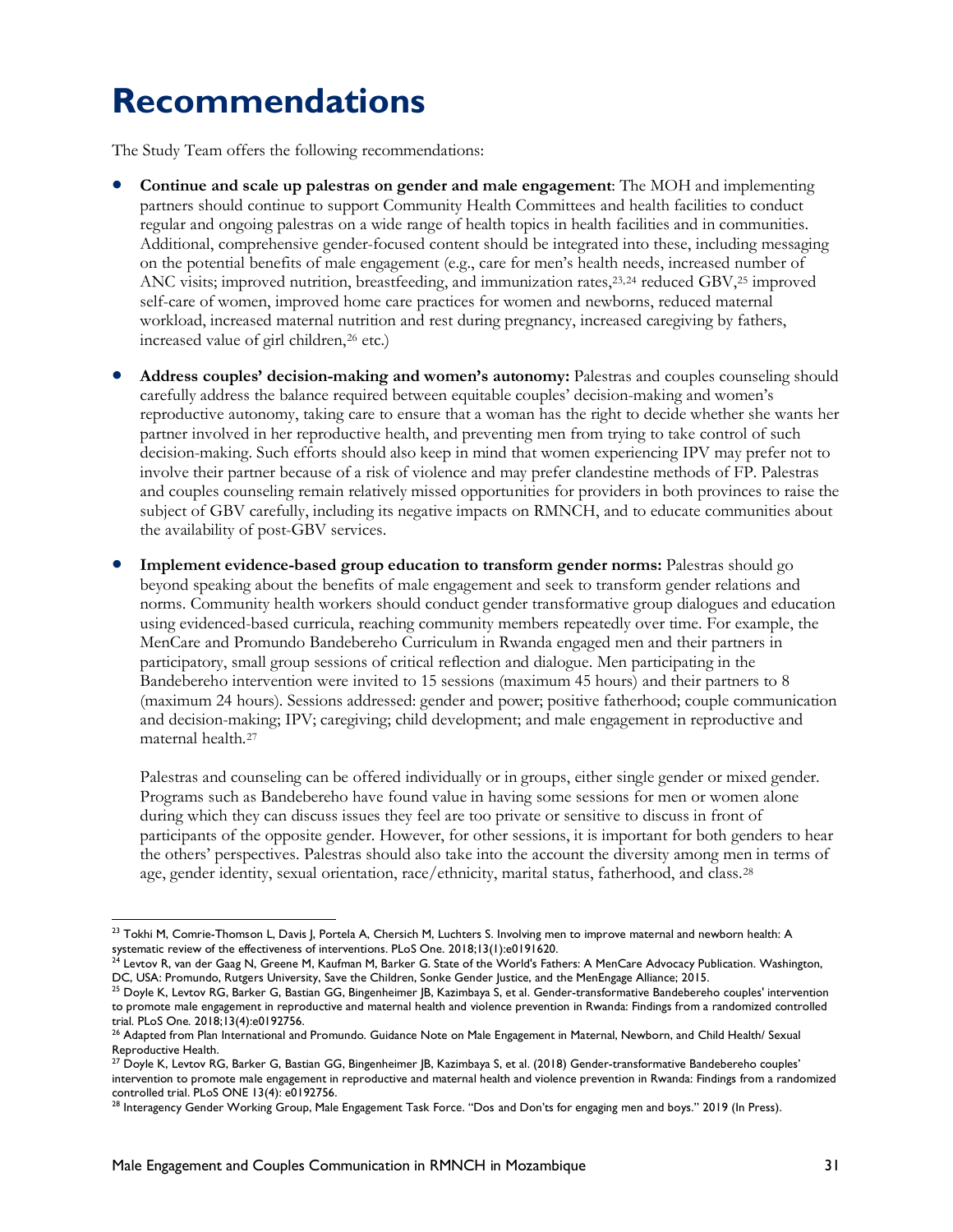• **Engage men as allies and champions:** Efforts to engage men should acknowledge and meet their unique needs as clients, partners and agents of change, treating them as allies rather than assuming they are bad actors. Facilitators can amplify the voices of men who support gender equity and those who are positively changing their behaviors[.29](#page-31-0) The MOH recently created guidance with norms for male engagement in health programming,[30](#page-31-1) which can be a useful foundation to improve men's involvement in health seeking and utilization.

These efforts should be offered in physical spaces and at times that are accessible to women and men, taking into account work hours, harvest seasons, and distance to facilities. Providers should be prepared to receive men in a welcoming manner. They should also consider offering services in other locations where men congregate in the community, and mobile services.<sup>[31](#page-31-2)</sup>

- **Clarify policies around male participation in health services and address discrimination against unaccompanied women:** The MOH should clarify its policies in writing and through refresher trainings around male accompaniment to services to all providers and facilities across districts. Providers and facilities should prioritize clients based on the urgency of care required, not based on whether a patient is accompanied or not. The MOH and partners should continue to encourage male participation in RMNCH services when women desire it, particularly HIV testing in ANC visits, while still respecting women's reproductive autonomy and agency. This can be accomplished by only asking women when they are alone whether or not they want their partner to participate, explaining to women, and respecting their wishes. Providers and facilities should also seek to engage men further (when women desire it) in couples counseling concerning FP, L&D, postnatal care, and child health visits. This can increase the likelihood that women will actually access services, since respondents in this study described that men's permission and monetary support are often necessary determinants of health seeking. It can also encourage men to participate in care-seeking for themselves and their families, and to share the burden of caregiving with their female partners.
- **Invest in increasing privacy:** The MOH should continue to support health facilities to increase privacy for both consultation rooms and in labor wards through private consultation rooms, doors, screens, and curtains. This can help overcome physical barriers that prevent men from participating in services and L&D.
- **Invest in programs that empower women economically and increase their employment:** Efforts to address gender power dynamics should also include interventions to empower women economically, such as village savings and loans programs, microlending, or vocational training. Evidence from other countries suggests that women who earn their own income are more capable of seeking health services, and that women's employment can be an important factor for changing gender norms regarding women's status in society.
- **Support multisector gender efforts:** The MOH should work closely with other ministries, sectors and implementing partners to ensure that changing gender norms is a priority across all sectors, not only the health sector.

Community members who participated in the study also offered the following further recommendations:

- Health providers and CHCs should organize community debates, following a similar model to the FGDs, to enlighten and clarify women and men's questions regarding RMNCH services;
- They should provide further information about health and diseases in schools and communities on an ongoing basis;

<span id="page-31-0"></span> $\overline{\phantom{a}}$ <sup>29</sup> Interagency Gender Working Group, Male Engagement Task Force. "Dos and Don'ts for engaging men and boys." 2019 (In Press).<br><sup>30</sup> MISAU. Directrizes Para Engajamento do Homem Nos Cuidados de Saude." 2018. Accessed 29 Au

<span id="page-31-1"></span>[http://www.misau.gov.mz/index.php/directrizes-nacionais?download=169:directriz-para-o-engajamento-do-homem-nos-cuidados-de-saude-2018](http://www.misau.gov.mz/index.php/directrizes-nacionais?download=169:directriz-para-o-engajamento-do-homem-nos-cuidados-de-saude-2018-v1-0) [v1-0](http://www.misau.gov.mz/index.php/directrizes-nacionais?download=169:directriz-para-o-engajamento-do-homem-nos-cuidados-de-saude-2018-v1-0)

<span id="page-31-2"></span><sup>&</sup>lt;sup>31</sup> Interagency Gender Working Group, Male Engagement Task Force. "Dos and Don'ts for engaging men and boys." 2019 (In Press).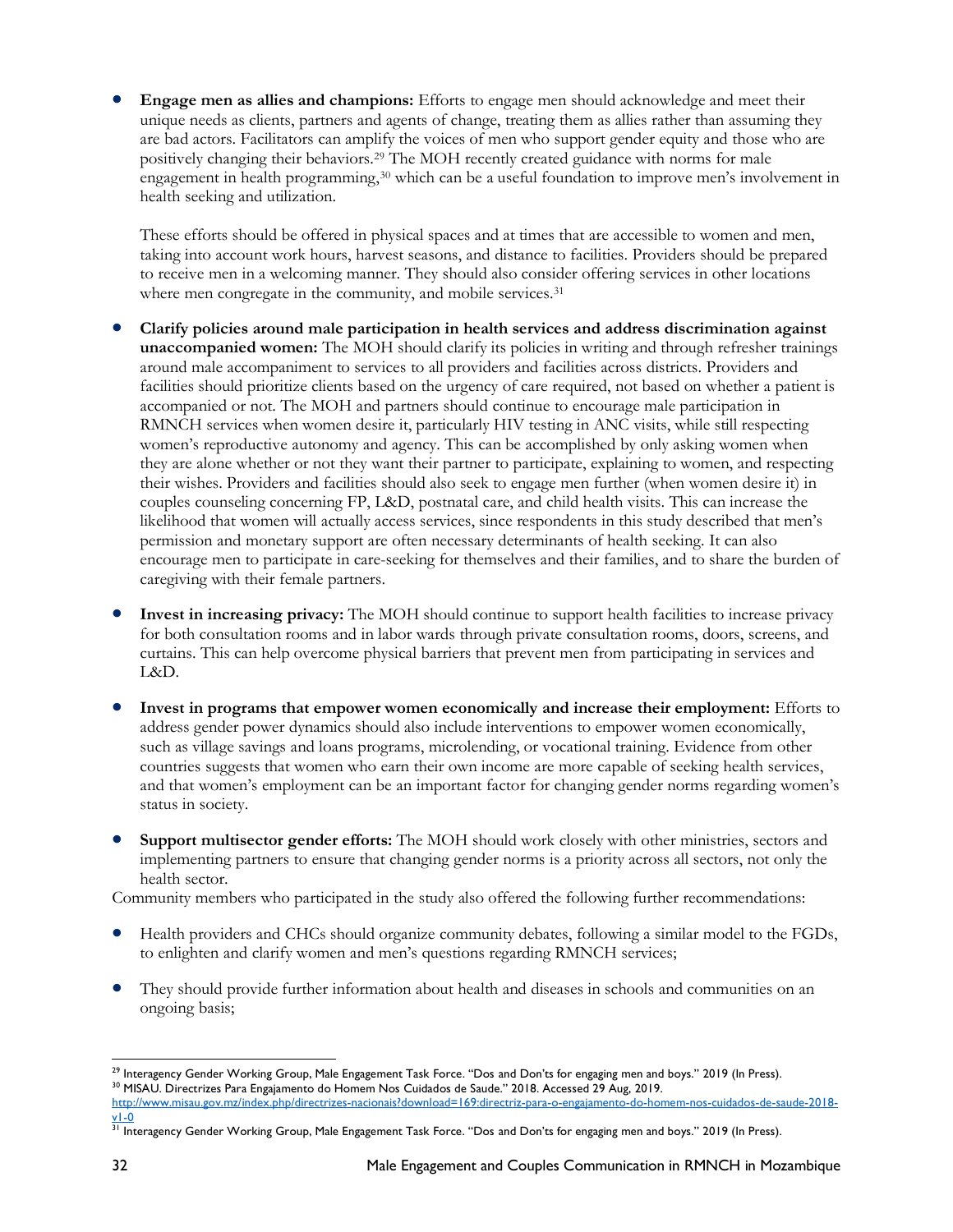- They should work with local partners to disseminate health information using local radio in local languages, once a day, on diseases, nutrition with a focus on local food products available, and RMNCH services, using practical examples, within popular and accessible programs;
- Health providers and district officials should meet with religious leaders to raise awareness about the importance of male engagement and couples' communication;
- The districts should improve the transportation network to local health facilities to improve access to timely care.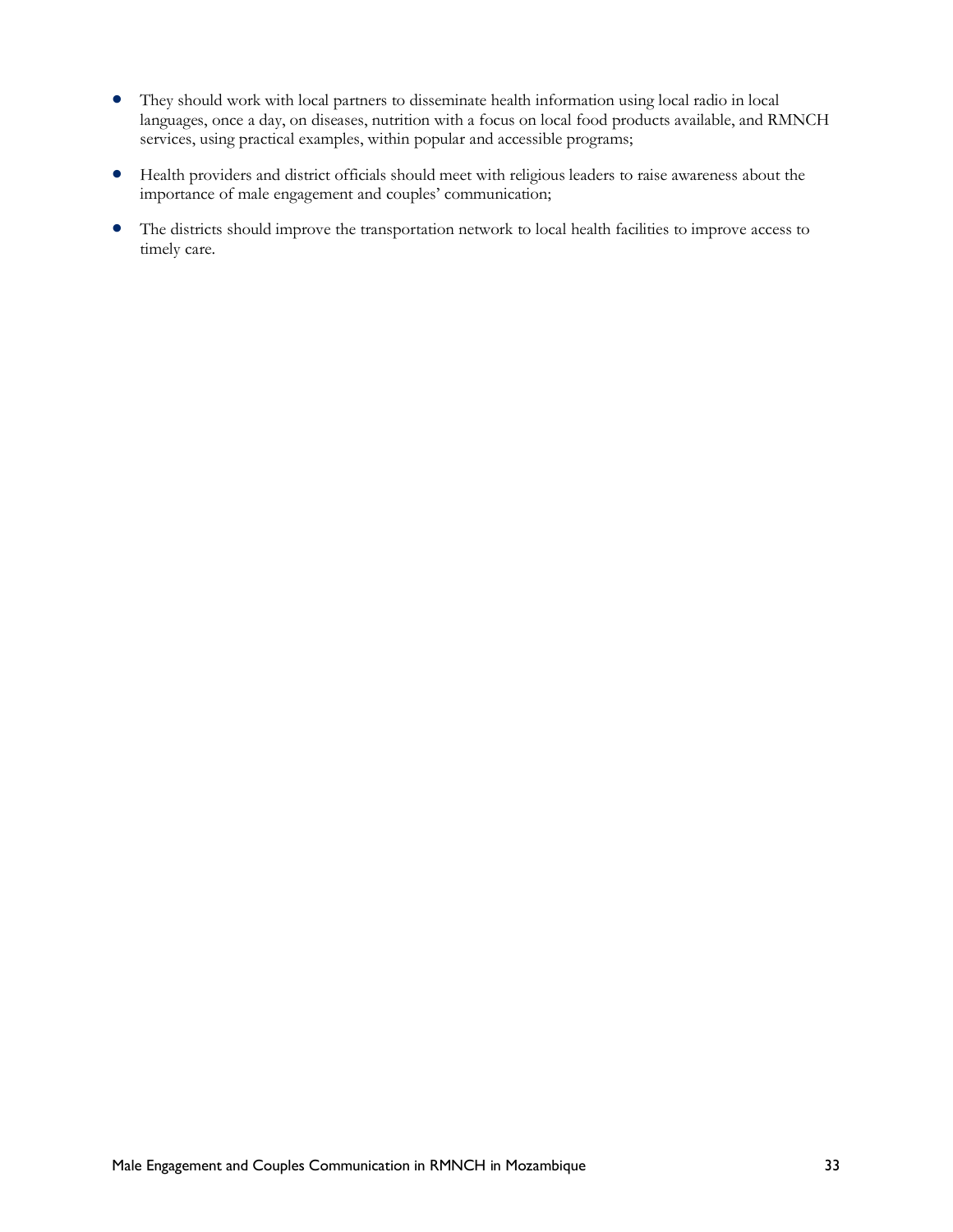# <span id="page-33-0"></span>**Annex I. Focus Group Discussion Tool - Women**[32](#page-33-1)

### Introduction

- Introduce yourself (name, affiliation).
- Ensure the respondents are comfortable, have time, and are able to participate in the FGD.
- Provide consent document by reading it and giving the respondents a copy.
- Describe why the respondents were selected for the FGD.
- Explain that the respondents' answers will be put together with the answers of other people to help get a wide understanding of what people think about this topic. Their names/communities will not be included with their responses.
- Ask if the respondents have any questions.

**Before beginning the interview, read the consent form and obtain the participants' consent to proceed with the interview. DO NOT proceed without informed consent. Inform the participants that you would like to start recording the interview & taking notes, and start the audio recorder.** 

- I am interested in hearing about the experiences of people in this community who participated in community dialogues. I would like to ask you about any changes you may have noticed in your community, between other couples, or with your own husband or partner about discussions and practices around pregnancy and birth.
- How do you make decisions in your family about seeking health care at a facility? Do you make the decision, does your partner, or both of you together? Probe: Did you rely upon your partner for money for transport or fees?
- Did you need his permission to go to the health facility?
- How did you and your partner decide where to give birth? Do you discuss and decide together? Or is it a decision primarily made by one of you?
- Has anything about decision-making changed since participating in a community dialogue?
- Has anything about decision-making changed since being counseled by a provider in a health facility?
- Do couples in this community decide if and when to have a child? If yes, how is that decision made?
- Probe: Does the woman decide, the man, or the couple together?
- 9. Has anything recently changed about the way this decision is made?
- If yes, what do you think made this change? Was it because of something from the community dialogues, the health provider at the facility, or something else?
- What do you think about the idea of bringing a male partner with you for FP counseling, ANC, or labor and delivery? Probe: Has your attitude about bringing your partner with you for health services changed after participating in a community dialogue? If yes, how so?
- 12. Has your attitude about your partner participating in health services changed after your partner accompanied you to a health facility and you were both counseled by a health provider? If yes, how? If not, why?
- What did you find to be the benefits of joint counseling, if any? The drawbacks? Has your partner's attitude about this changed? If yes, what was the change, and what caused it?

<span id="page-33-1"></span>l  $32$  The FGD tool for men is almost identical, but with revised language to correspond to the male gender.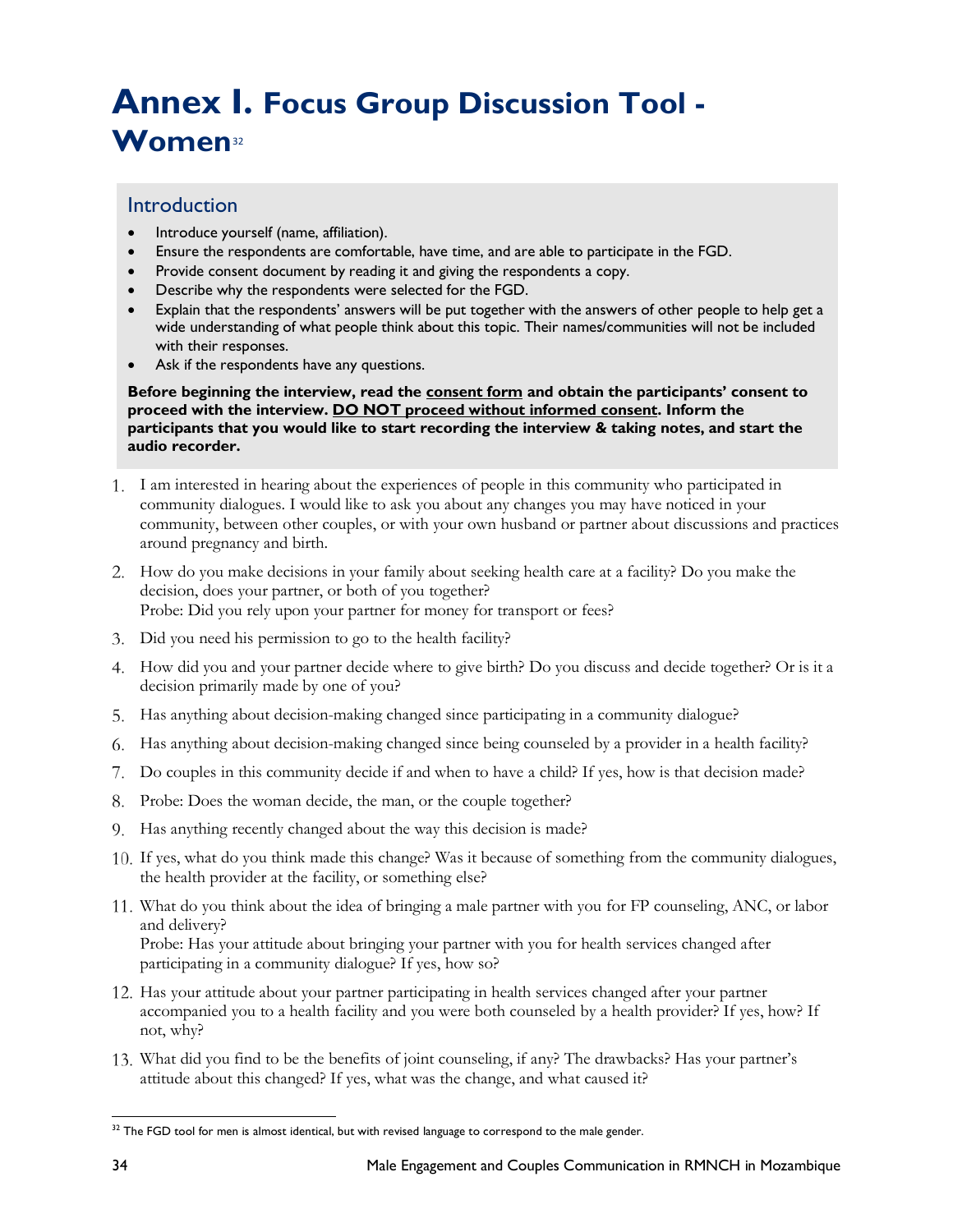- What is the attitude of others in your family or community about men accompanying their partners to the health center? Probe: Did this affect your decision to bring your partner to the health center or not?
- Have these attitudes changed after participating in a community dialogue? If yes, how so?
- Are there barriers to men in your community participating in health services for themselves or their families?
- Do women and men in this community typically agree or disagree on the number of children they would like to have? If they disagree, what happens? Probe: Would you prefer to have your partner come with you to a FP counseling session, or would you prefer to go alone? Why?
- If a man goes for a FP session with his partner, what might have caused him to go?
- If your partner accompanied you for labor and delivery, what inspired him to do so? If he did not, why not? Probe: Did you find any benefit from his accompaniment? Any negative consequence?
- Have you ever heard of or seen a woman with a male partner getting to skip the line, or receiving better treatment, than women who came alone for health services? Probe: How would you feel if that happened?
- Overall, what have been the contributions, negative or positive, of the efforts to include men in maternal, newborn and reproductive health, and FP?
- What have been the positive or negative contributions of community dialogues on gender, power and male roles in maternal, newborn and reproductive health?
- What have been positive or negative contributions of efforts to engage men in maternal, newborn and reproductive health at health facilities?
- 24. Is there anything you would change or add?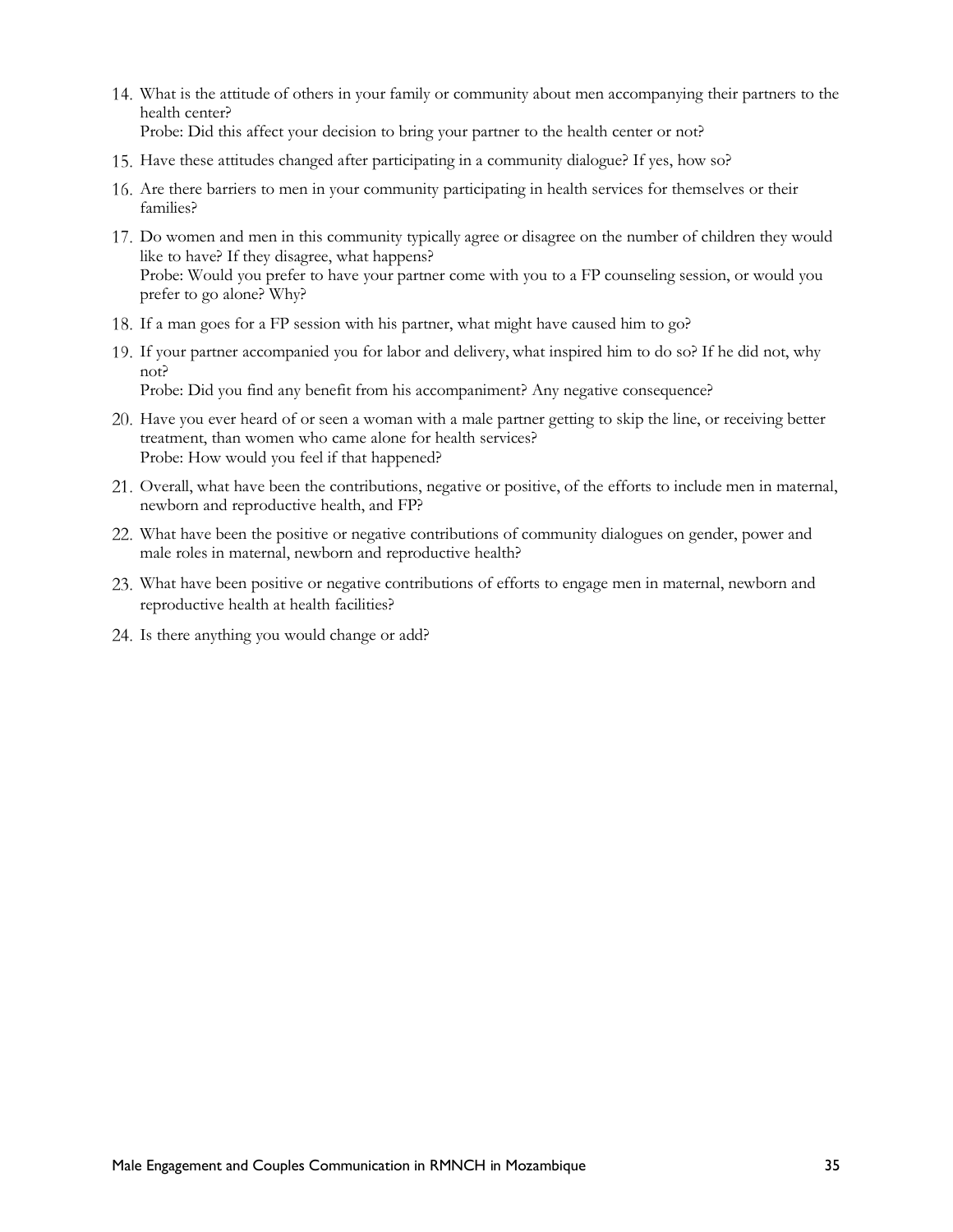# <span id="page-35-0"></span>**Annex II. Provider IDI Tool**

### Introduction

- Introduce yourself (name, affiliation).
- Ensure the respondent is comfortable, has time, and is able to participate in the interview.
- Provide consent document by reading it and giving the respondent a copy.
- Describe why the respondent was selected for the interview.
- Explain that the respondent's answers will be put together with the answers of other people to help get a wide understanding of what people think about this topic. Their names/communities will not be included with their responses.
- Ask if the respondent has any questions.

**Before beginning the interview, read the consent form and obtain the participants' consent to proceed with the interview. DO NOT proceed without informed consent. Inform the participants that you would like to start recording the interview & taking notes, and start the audio recorder.** 

- In this community, who usually makes household decisions regarding seeking health care in a facility?
- Do you think that women and men in this community agree on the number of children they would like to have? What happens if they disagree?
- Who decides how many children a couple will have?
- Have you seen any changes in the number of men who come to health facilities in this district in the past year?
- Are they coming for their own health needs or to support their families?
- Do you believe women want or do not want their male partner to participate in FP, ANC, and/or L&D? Why or why not?
- Do you believe men want to participate in these health services? Why or why not?
- Are there any barriers in this health facility to men participating in health services, on their own or with their families?
- During couples counseling sessions for FP, ANC and L&D, do men usually ask questions and give responses, or do they usually stay silent and just listen?
- Who usually participates more—the woman or man?
- What do you think motivated men to participate in couples counseling?
- What was men's role in the counseling visit?
- Were there any benefits from men's participation? Were there any challenges in having them participate?
- 14. How did discussions about FP, ANC, and L&D go between men and women when you counseled them?
- 15. Did you notice any trends in who made decisions about FP, ANC, and L&D?
- Do you find male participation in FP or ANC visits has any impact on the counseling session? On the woman's health behavior?
- 17. How easy is it for you to counsel men? Couples? What could make it easier?
- What key messages or approaches do you use to counsel men and couples that you find are effective?
- Have you seen any changes in attitudes among other health providers in this district about men participating in health services in the past year? What?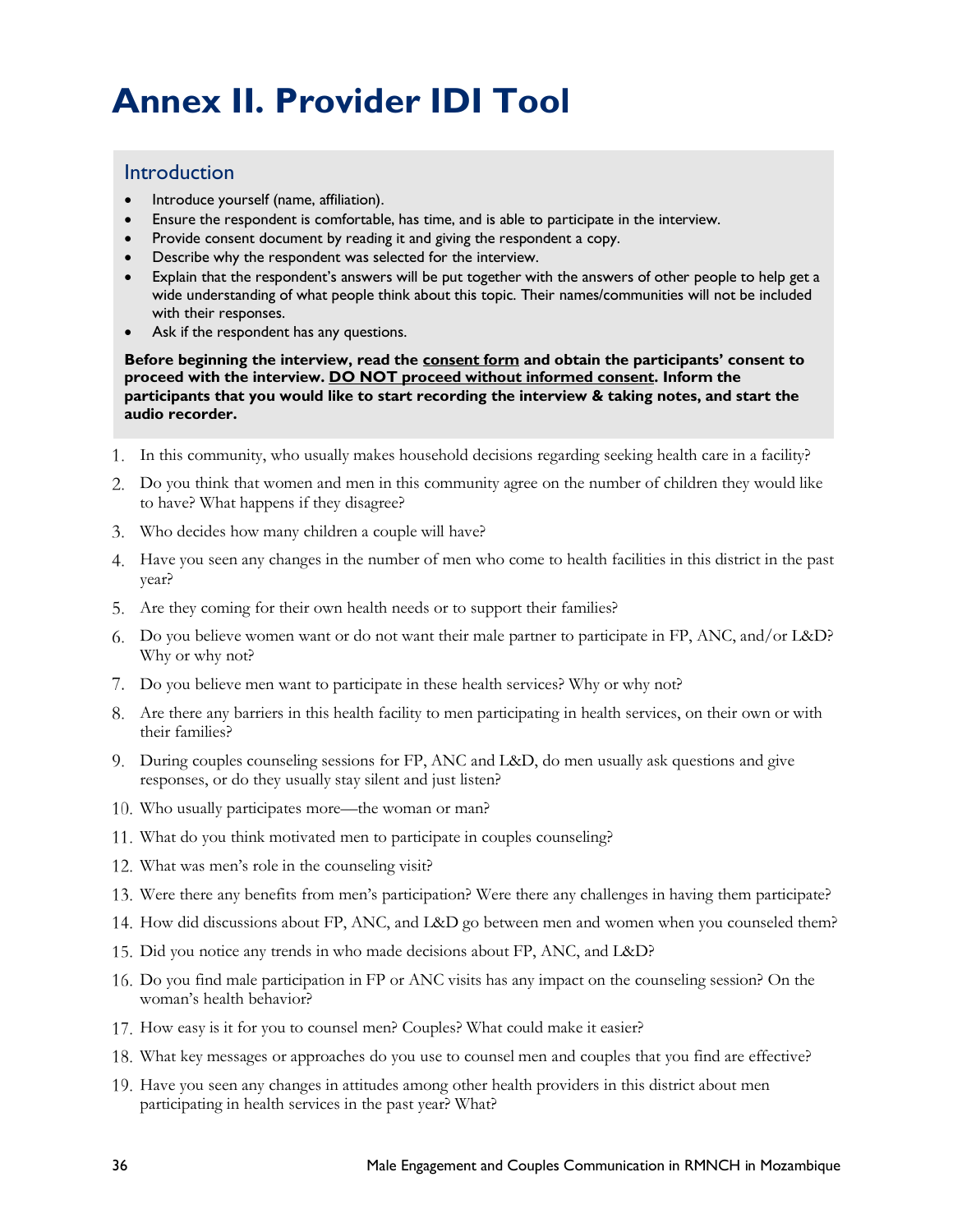- Have you ever heard of or seen a woman whose male partner comes with them for services getting to skip the line, or receiving better treatment, than women who came alone?
- Overall, what have been the contributions, negative or positive, of the efforts to include men in maternal, newborn and reproductive health, and FP?
- What have been the positive or negative contributions of community dialogues on gender, power, and male roles in maternal, newborn and reproductive health?
- What have been positive or negative contributions of efforts to engage men in maternal, newborn and reproductive health at health facilities?
- 24. Is there anything you would change or add?